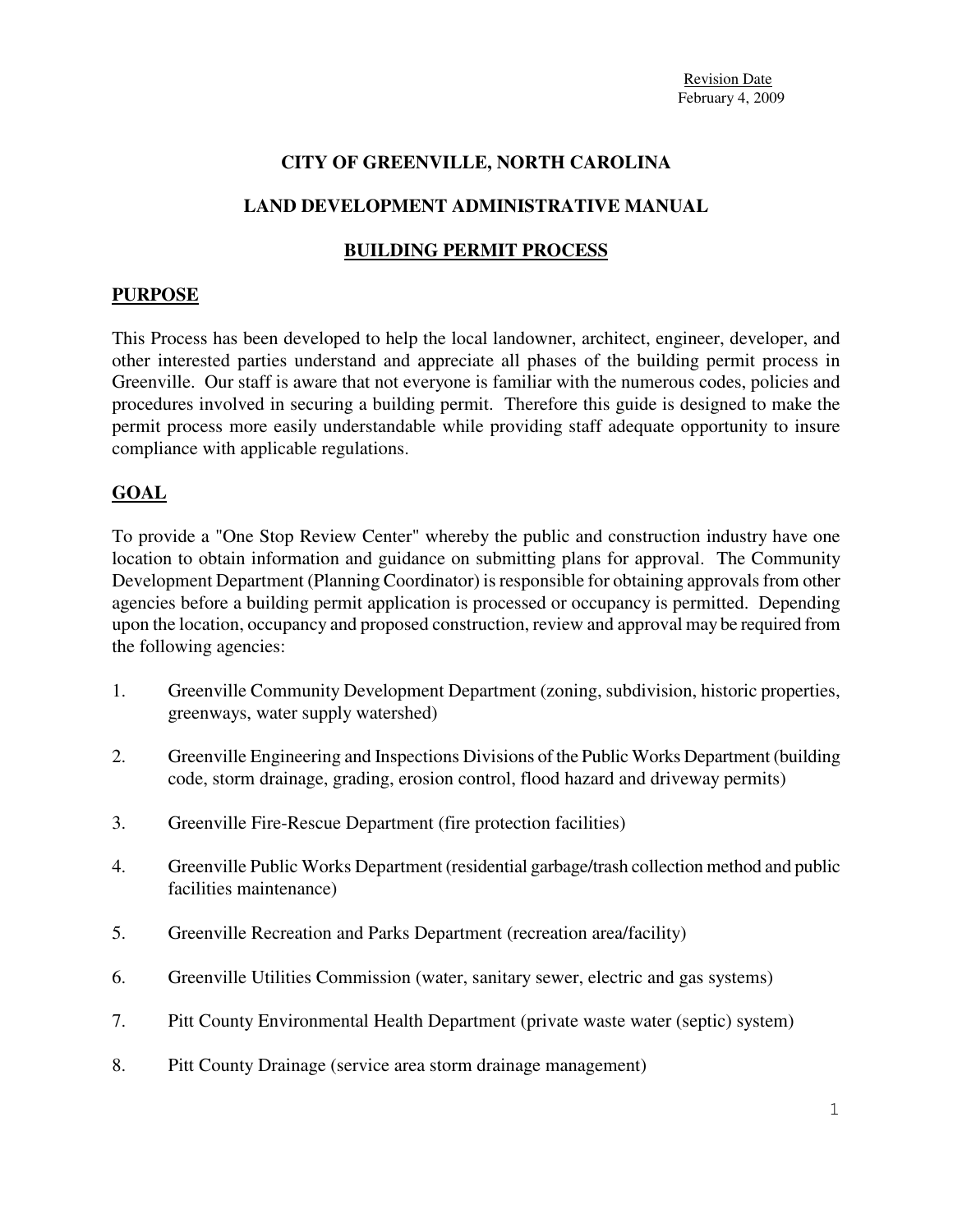- 9. Greenville Planning and Zoning Commission (zoning/subdivision ordinance text and map amendment, preliminary subdivision)
- 10. Greenville Subdivision Review Board (final subdivision)
- 11. Greenville Board of Adjustment (zoning ordinance interpretation, variance and special use permit)
- 12. Greenville Historic Preservation Commission (certificate of appropriateness)
- 13. North Carolina Department of Insurance (construction plans when applicable)
- 14. North Carolina Department of Environmental Protection (use and storage of hazardous materials)
- 15. Various other local, state and federal agencies

# **WHEN ARE PERMITS REQUIRED?**

- 1. Single family residential improvement in excess of \$5,000 and/or any work classified as structural/load-bearing or involving plumbing, heating/air conditioning (HVAC) or electrical, including accessory buildings, carports, garages, decks, porches, swimming pools, etc.
- 2. Duplex, multi-family, commercial, industrial improvement in excess of \$100.
- 3. Roofing all structures regardless of improvement costs.

# **WHO MAY PERFORM WORK?**

- 1. Owner of the subject property may secure permits for all work to be performed by the owner.
- 2. Contractor holding proper license(s) including a valid privilege license.

# **INITIAL CONTACT PERSON**

The Permit Officer coordinates the "One Stop Review Center" which is located on the first floor of the Municipal Building, 201 W. Fifth Street. Permit applications are accepted between 8:00 a.m. and 4:30 p.m., Monday through Friday, excluding city holidays. Free temporary parking is available for your convenience.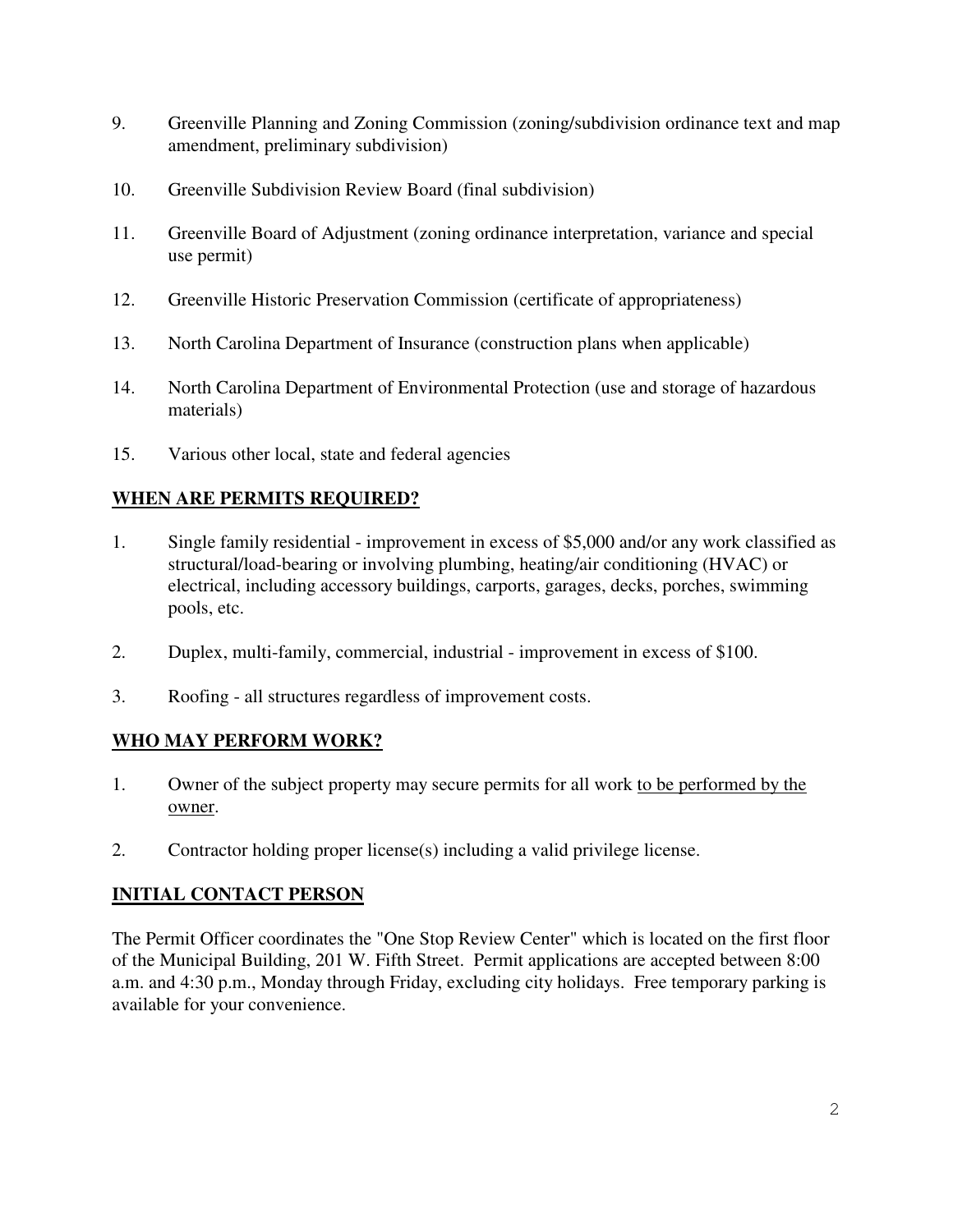# **FEES**

Site plan and other applicable fees shall be required at the time of initial application in accordance with the Manual of Fees.

Building permit fees shall be required at the time of permit issuance.

### **PERMIT EXPIRATION AND RENEWAL**

- 1. Building Permit Expiration.
	- (a) Building permits shall expire 180 days after issuance if work has not commenced. A request may be made to extend the expiration date, and upon proper approval, the permit may be renewed *prior* to expiration one (1) time up to an additional 180 days under the terms established in the original permit.
	- (b) If after commencement, the work is discontinued for a period of 12 months, the permit shall immediately expire.
- 2. New Building Permits Following Expiration.
	- (a) No new building permit shall be issued unless the development or incomplete portion thereof previously subject to such expired permit conforms to the restrictions or requirements currently in effect.
- 3. Site Plan Approval.
	- (a) Building Permit(s) Required.

When site plan approval has been given to a development that does require a building permit, such approval shall confer upon the developer the right for a two (2) year period from the date of approval that the terms and conditions under which the site plan was approved will not be changed for such development. If the physical improvements shown on the approved site plan are not completed or permit for such improvements are not obtained within the two (2) year period, the improvements or portion thereof which have not been completed or permitted shall be subject to revision and compliance with the restrictions and requirements currently in effect. See Section 9-4-34. Completion of Nonconforming Projects; Vested Rights - Zoning.

(b) No Building Permit(s) Required.

When site plan or zoning compliance approval has been given to a development or use that does not require a building permit, such approval shall be valid for 180 days from the date of approval and shall not be renewed. The 180 days provision shall not be construed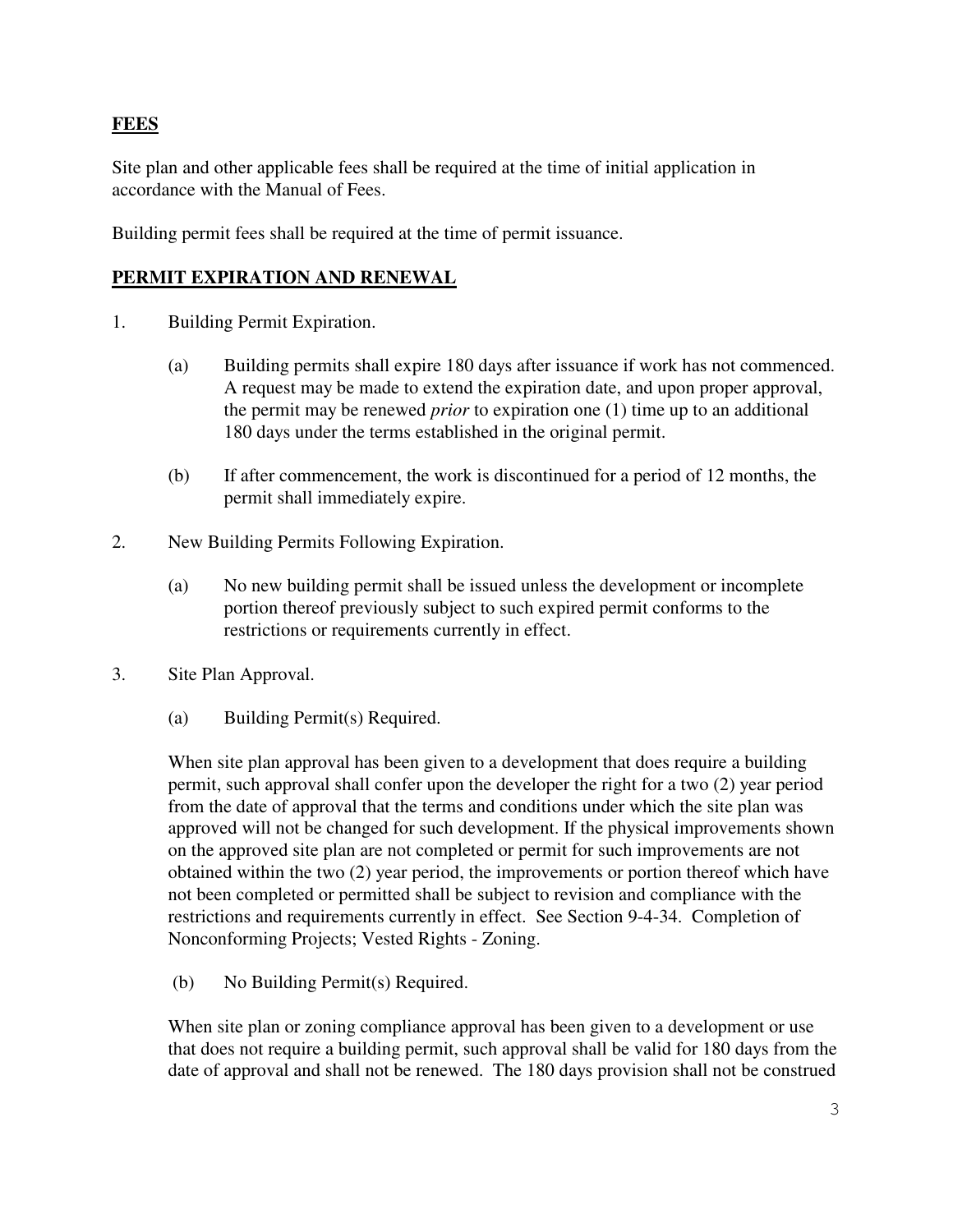to exempt or exclude applicable zoning ordinance restrictions relative to land use.

(c) Renewal.

No new site plan or zoning compliance approval shall be given unless the development conforms to the restrictions and requirements currently in effect.

- 4. Conflict with State Building Code.
	- (a) Nothing in this section shall be deemed to conflict with current NC State Building Code requirements.

#### **REQUIRED REVIEWS**

#### 1. MINOR REVIEW.

The Permit Officer may immediately issue the following permits, provided the permit address is not in a local historic district or is not a locally designated landmark. See also NOTE below:

- (a) Heating/Air Conditioning (HVAC)
- (b) Plumbing
- (c) Electrical
- (d) Roofing
- NOTE: Approval of the Planning Coordinator will be required for all work involving historic properties, major repair (i.e. fire damage and the like), vacant structures or exterior renovations in the central business district, greenways, water supply watershed, change-of-use, and alterations, remodeling and repair permits not involving expansion or enlargement.

### 2. MAJOR REVIEW

The Permit Officer may issue the permits listed below following the review and approval of the Planning Coordinator and Chief Building Inspector. The General Building Permit/Site/Construction Plan Review Procedure is outlined on the attached flow chart for your information and reference.

NOTE: The timetable listed below indicates minimal review time for each project. The complexity of the project will determine the amount of additional review time necessary.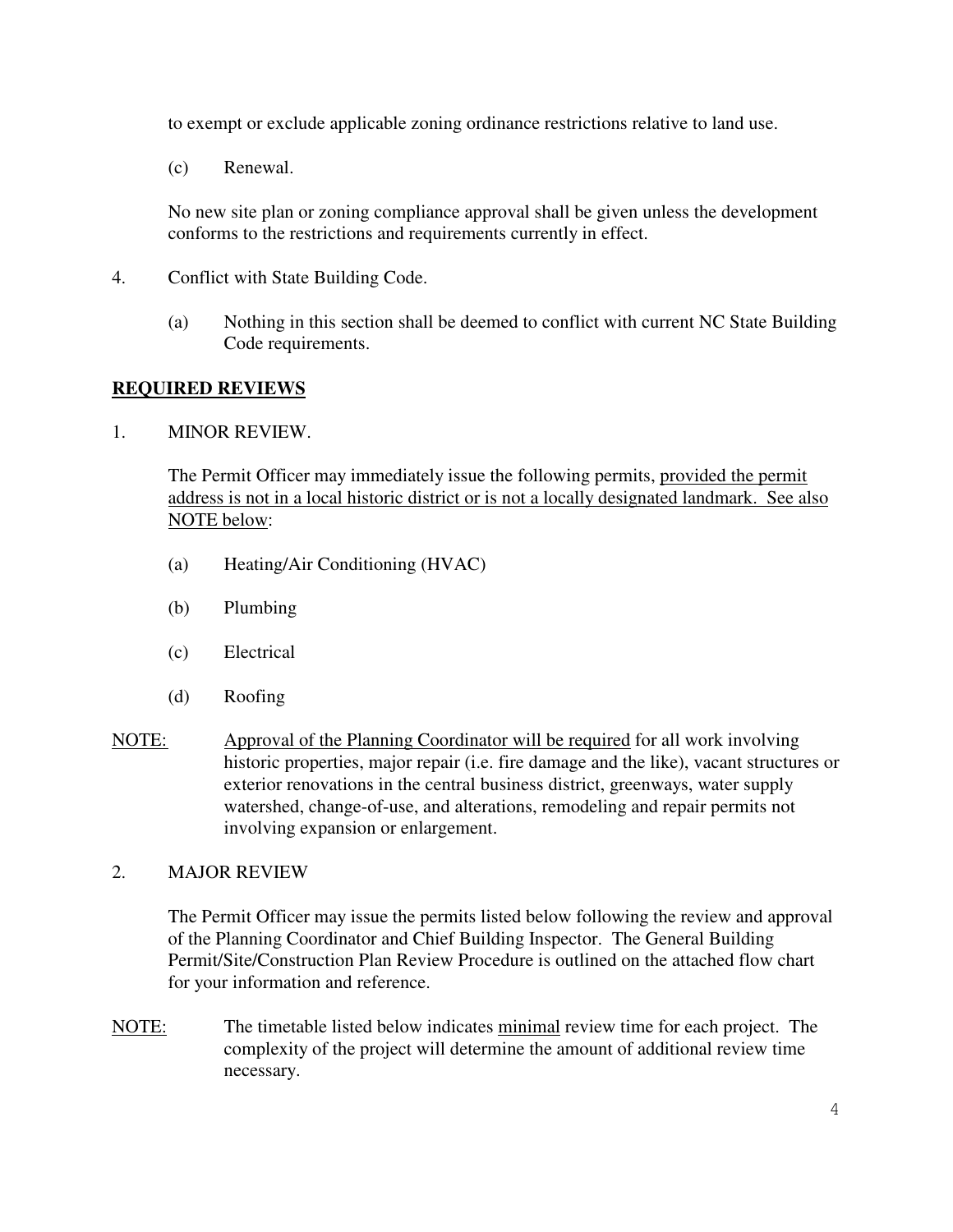**REVIEW TIMETABLE** - Minimum Working Hours for review of the original submission and each resubmission.

- A. Single family dwelling/mobile home on an individual lot.
- B. Duplex on an individual lot.
- C. Accessory building(s), addition(s), carports, garages, decks, porches, swimming pools, alteration and repair to (A) and (B) above.
- D. Driveway(s) for  $(A)$  and  $(B)$  above.
- E. Multi-family dwellings within previously approved preliminary group housing projects.
- F. Sign(s), Temporary use (i.e. Christmas tree sales, tent sales and the like).

minimum working hours - 8

\_\_\_\_\_\_\_\_\_\_\_\_\_\_\_\_\_\_\_\_\_\_\_\_\_\_\_\_

- G. Office/Commercial/Industrial development.
- H. Multi-family dwellings containing three (3) or more units on an individual lot.
- I. Accessory building(s), addition(s), alteration and repair to  $(E)$ ,  $(G)$  and  $(H)$  above.
- J. Driveway(s) for (E), (G) and (H) above (not previously approved).
- K. Change of use.
- L. Speculative principal building(s)--unknown use/occupancy; nonresidential only.

\_\_\_\_\_\_\_\_\_\_\_\_\_\_\_\_\_\_\_\_\_\_\_\_\_\_\_\_ minimum working hours - See site plan process Review Cycles (page 11 of 21)

### **REQUIRED INFORMATION** - In Addition to Application.

- (A) (C) (E) above: tax parcel identification number, (septic tank approval when applicable)
- (B) above: tax parcel identification number, 2 copies of a sketch plan (septic tank approval when applicable)
- (G) (H) (I) (J) above: tax parcel identification number, final site plan, (septic tank approval when applicable)
- (D) above:
	- 1. single family application only, provided however, additional information may be required in the particular case due to special standards (i.e. R6N zoning or multiple driveways location and spacing).
	- 2. duplex tax parcel identification number, sketch plan
- (F) above: tax parcel identification number and two (2) copies of a sign plan/temporary use plan indicating the following: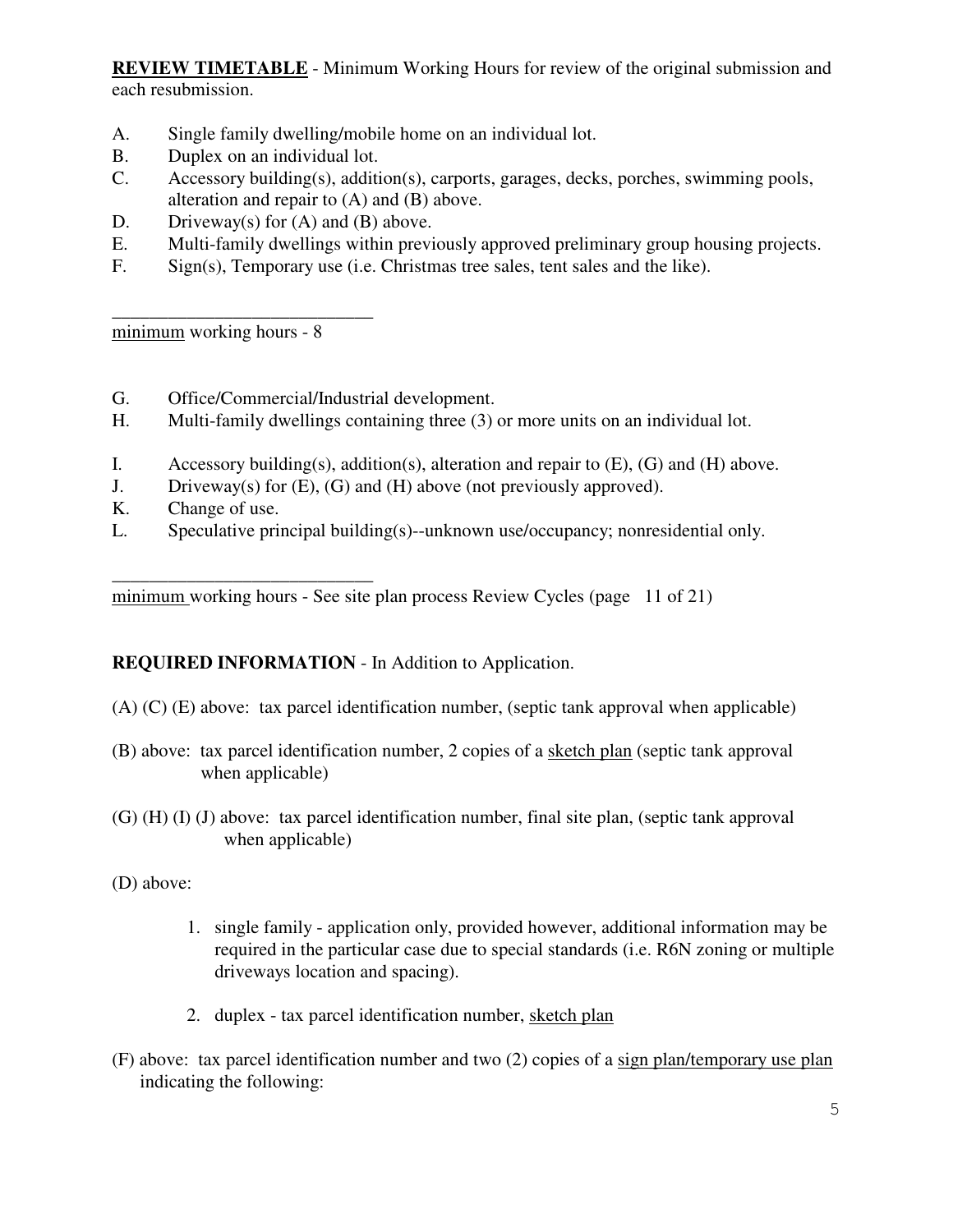- (a) Wall Sign Plan (1 thru 4)
	- 1. property boundary lines and dimensions (survey, approved site plan, plot plan, etc.)
	- 2. location and dimensions of the existing building(s) and signs
	- 3. location of proposed sign(s)
	- 4. graphic illustration of each proposed sign indicating the dimensions of the sign and the total area
- (b) Freestanding Sign Plan (1 thru 6)
	- 1. property boundary lines and dimensions (survey, approved site plan, plot plan, etc.)
	- 2. adjacent street rights-of-way and sight distance triangles
	- 3. adjacent easements indicating width and use
	- 4. location and dimension of existing building and signs
	- 5. location and dimension of proposed sign(s);
	- 6. graphic illustration of each sign proposed indicating total area, height, width, length, depth and distance to adjacent structures, drives, parking areas, street lines, and rights-of-way
- (c) Temporary Use Plan (1 thru 12)
	- 1. property boundary lines and dimensions (survey, approved site plan, plot plan, tax map photo copy)
	- 2. location and dimension of existing building/structures and signs; sign plan for proposed wall and/or freestanding signs (see (a) and (b) above)
	- 3. location and dimension of all proposed temporary structures, tents, activity areas and equipment; proposed use(s) indicated
	- 4. location and dimension of existing and proposed driveways; include adjacent and opposite drives
	- 5. location of all public sidewalks and on-site pedestrian walkways
	- 6. fire lanes indicated
	- 7. location and dimension of available/proposed parking areas (for exclusive use of the temporary activity) including drive isles and parking stalls
	- 8. restroom facility(ies) for employees and patrons; portable restrooms shall be located on the plan; written permission from the (provider) property owner shall be required when the temporary use proposes to share restroom facilities with another existing use
	- 9. electric service requirement; indicate method and point of service
	- 10. applicable health department permits attached
	- 11. written description of all associated activities including stock-in-trade, material storage, method of product and/or service delivery and hours of operation
	- 12. written permission from the property owner authorizing the proposed temporary use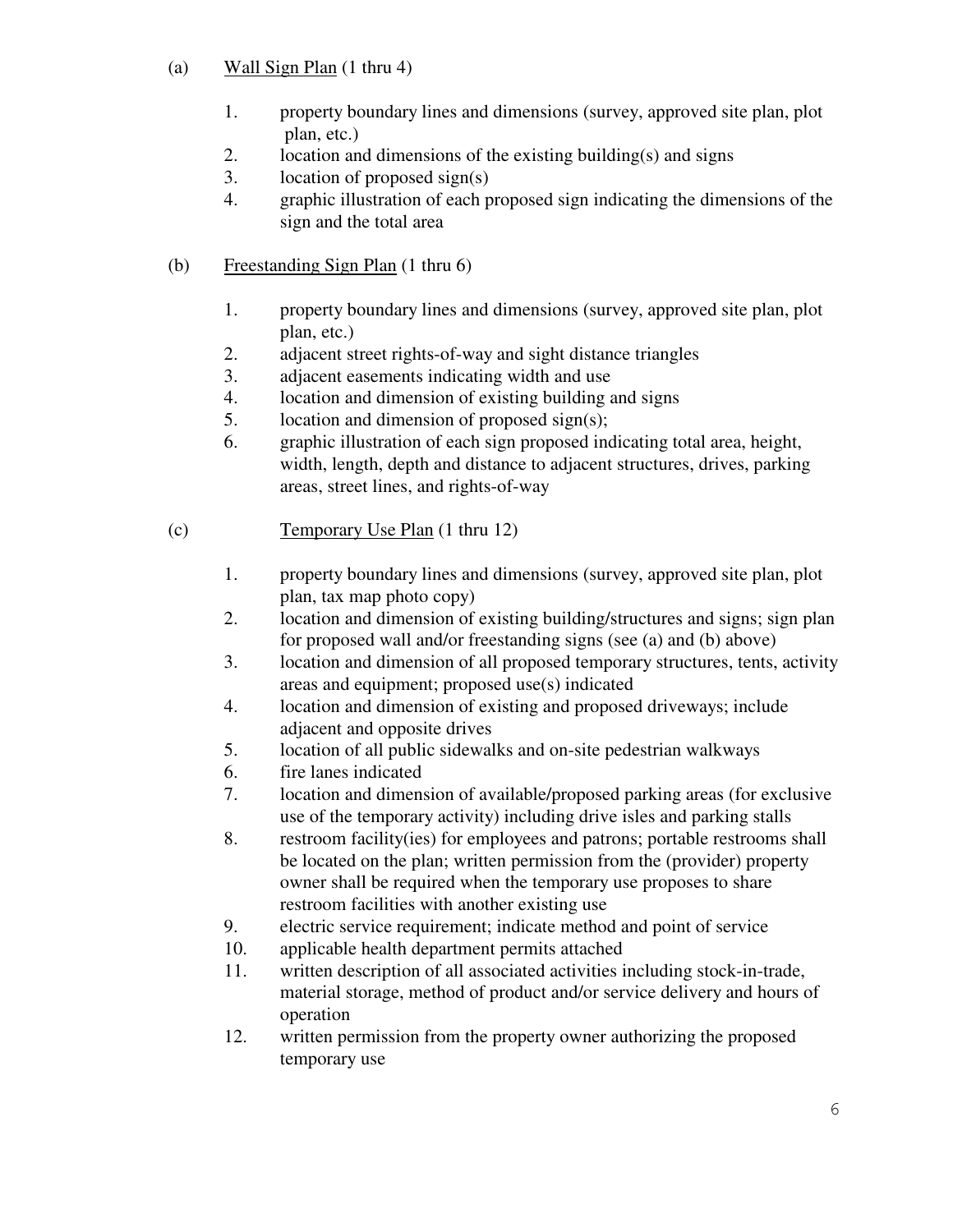- (K) above: tax parcel identification number, final site plan (site plan shall not be required if a previously approved plan remains in effect and/or no addition, alteration or other change including parking, driveway(s) or other facility is proposed or required).
- (L) above: tax parcel identification number, preliminary site plan, (septic tank approval when applicable), fifteen (15) copies and final site plan, fifteen (15) copies as provided herein.

### NOTE:

- 1. Final and Preliminary Site Plan requirements are listed herein.
- 2. Sketch plan requirements are listed herein.
- 3. Your request for a building or use permit may be subject to preliminary and/or final subdivision plat approval, special use permit approval, variance approval, zoning district reclassification and/or annexation. The Planning Coordinator shall contact the applicant if one (1) or several of these conditions exist.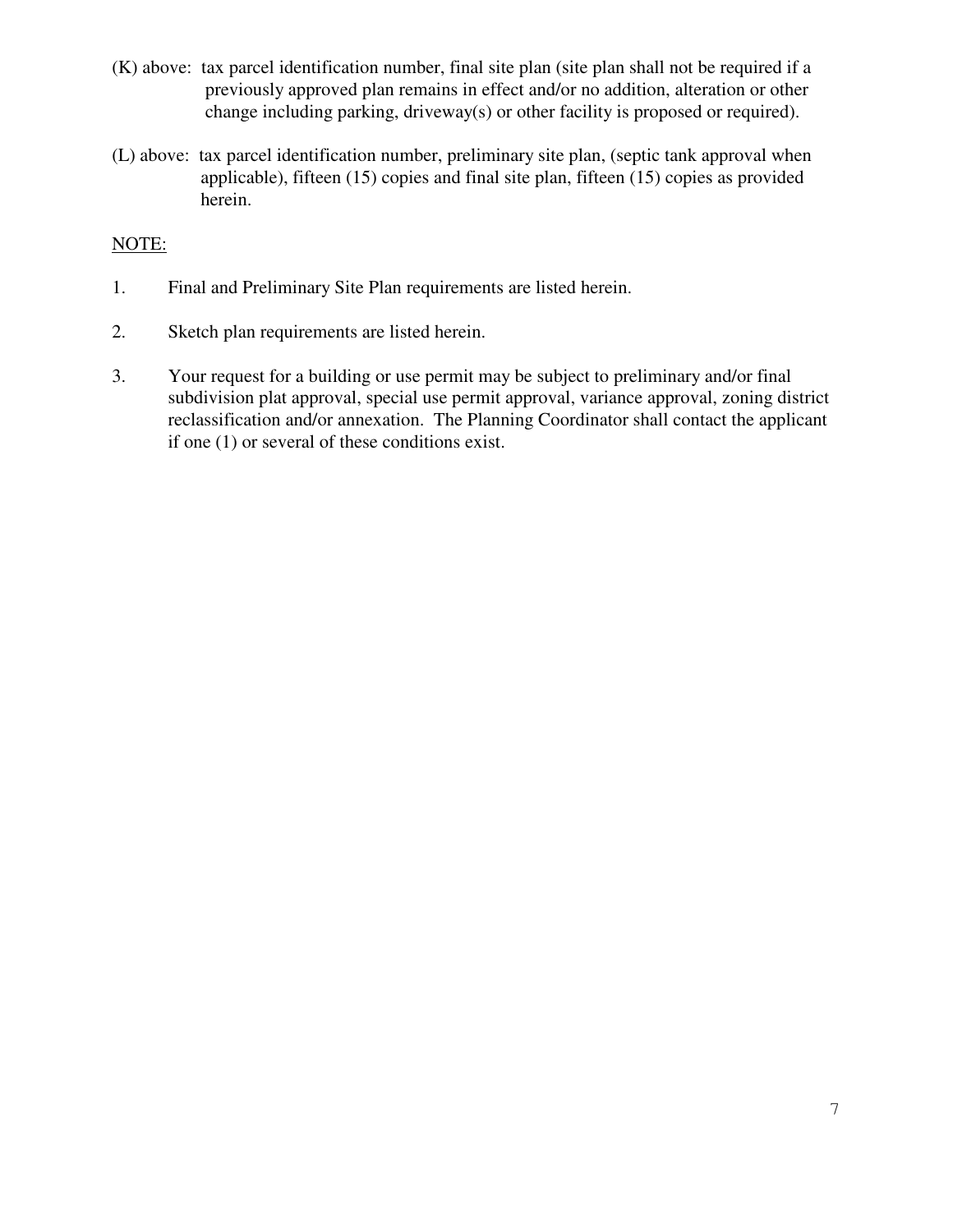INQUIRIES - process / codes / regulation / requirements  $\overline{a}$  $\overline{\phantom{a}}$  $\overline{1}$ PLANNING DIVISION STAFF 329-4498 ENGINEERING DIVISION STAFF 329-4467 INSPECTION DIVISION (PERMIT OFFICER) STAFF 329-4466 GREENVILLE UTILITIES COMMISSION STAFF 752-7166  $\overline{\phantom{a}}$  $\overline{1}$  $\overline{1}$ APPLICANT - submits required information ------------------------ | | C - 1. PERMIT OFFICER - accepts building permit application/information |  $\circ$   $\qquad$  $N$  $S$   $|$ T 2. PLANNING COORDINATOR - accepts site plan information; Technical R Review Committee (TRC) U and the contract of the contract of the contract of the contract of the contract of the contract of the contract of the contract of the contract of the contract of the contract of the contract of the contract of the con C A. package/transmit T information -------------------------------| | I<br>
D
B. receive/analyze<br>
D
B. receive/analyze<br>
D
B O B. receive/analyze review development plan | N comments ----------------------------------| | | C. notify applicant of necessary revisions --------------------| approves site plan and notifies Permit Officer--------------| |  $P$   $|$  $\mathbf{L}$  $\mathbf A$  $N$ | | |------BUILDING INSPECTOR - approves construction plan | | | | PERMIT OFFICER - prepares building permit ---------------------- |  $\overline{\phantom{a}}$  $\overline{\phantom{a}}$ APPLICANT - pays building permit fees and obtains permit PERMIT OFFICER - monitors inspections and issues occupancy permit  $\overline{1}$  $\overline{\phantom{a}}$  $\overline{\phantom{a}}$ FILE/RECORD

 $\vert$ 

**GENERAL BUILDING PERMIT/SITE/CONSTRUCTION PLAN PROCEDURE**

 $\vert$ 

 $\vert$ 

 $\vert$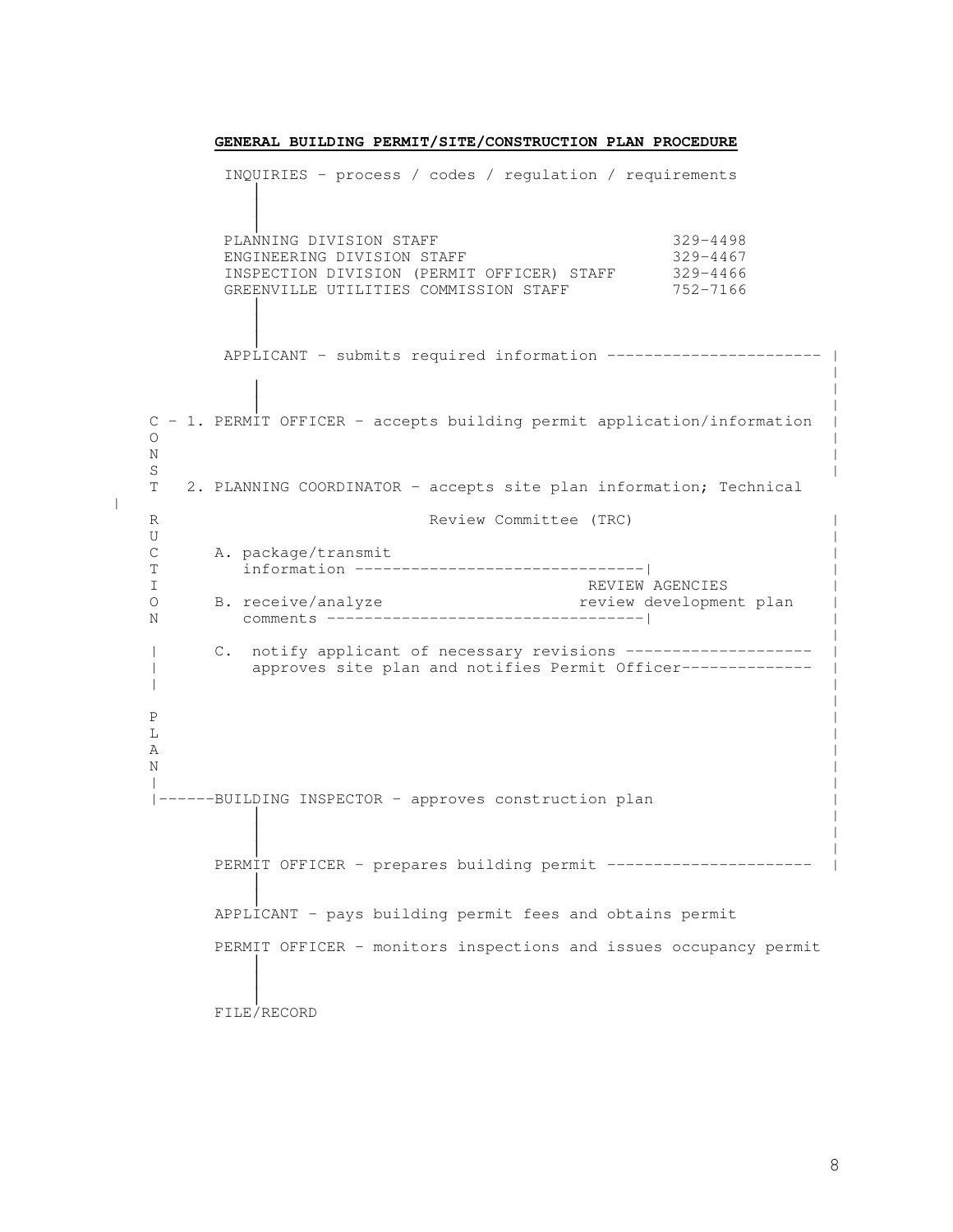#### **SITE PLAN REVIEW PROCESS**

#### **CLASSIFICATION OF SITE PLANS**

#### A. **MINOR SITE PLAN**

- involves: 1. No erosion control plan required Less than one (1) acre of disturbed area no portions of the property in the floodway.
	- 2. No storm water management plan required -, and
	- 3. No storm water management plan modification, and
	- 4. No public water main extension, and
	- 5. No public sanitary sewer main extension, and
	- 6. No vegetation plan retrofit required constitutes less than a twenty (20) percent expansion in either lot coverage (i.e. building footprint) or parking and/or drive area(s) or any combination thereof (i.e. total impervious area).

#### B. **STANDARD SITE PLAN**

involves: Any project not otherwise classified as a minor or major site plan.

#### C. **MAJOR SITE PLAN**

- involves: 1. Sanitary sewer pump/lift station construction and/or improvement, or gravity or water main larger than 10 inch diameter, or
	- 2. Twenty (20) or more acres of disturbed area, or
	- 3. Five hundred thousand (500,000) or more square feet of impervious area. (new construction)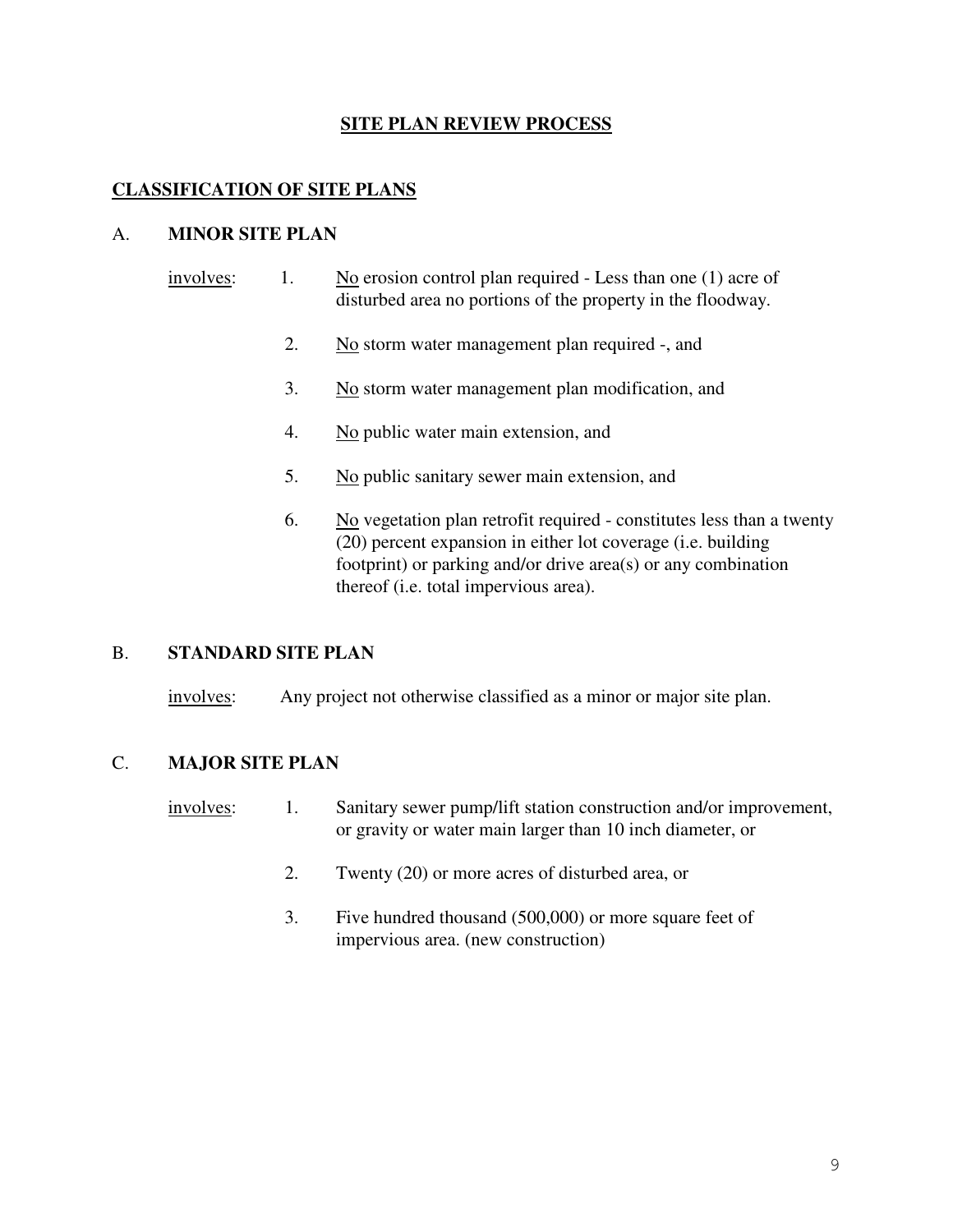#### **REVIEW CYCLES**

#### A. **MINOR SITE PLAN** Submission/Resubmission Deadline.

Site plans shall be submitted to the Community Development Department (Planning Coordinator) at or before 12:00 Noon each Monday. Where a scheduled City/GUCO holiday falls on Monday, the submission deadline shall be at or before 12:00 Noon on the preceding work day.

### 1. **SCHEDULE**.

#### a. **MINOR SITE PLANS**.

| <b>Work Days</b> |    | <b>Steps</b>                                                                                                                             |
|------------------|----|------------------------------------------------------------------------------------------------------------------------------------------|
| 1st (Monday)     | 1. | Applicant submits forms, fee and map/plan copies<br>to Planning Coordinator - 12:00 Noon                                                 |
| 1st (Monday)     | 2. | Technical Review Committee meeting - 3:00 PM.<br>(Disseminate Site Plans for Review)                                                     |
| 2nd (Tuesday) to |    |                                                                                                                                          |
| 3rd (Wednesday)  | 3. | Review Period (2 working days)                                                                                                           |
| 4th (Thursday)   | 4. | Review agencies return comments to Planning<br>Coordinator - 12:00 Noon                                                                  |
| 4th (Thursday)   | 5. | Review comments available for transmission to<br>applicant for revision and resubmission or site plan<br>approval issued - 4:00 PM       |
| 5th (Friday)     | 6. | If approved, Planning Coordinator transmits notice<br>of site plan approval to the Inspections Division<br>(Permit Officer) - 12:00 Noon |

### B. **STANDARD** and **MAJOR SITE PLAN** Submission Deadline.

All site plans for initial review shall be submitted to the Community Development Department (Planning Coordinator) on the first (1st) and third (3rd) Monday of each month at or before 12:00 Noon. Where a scheduled City/GUCO holiday falls on Monday, the submission deadline shall be at or before 12:00 Noon on the preceding work day.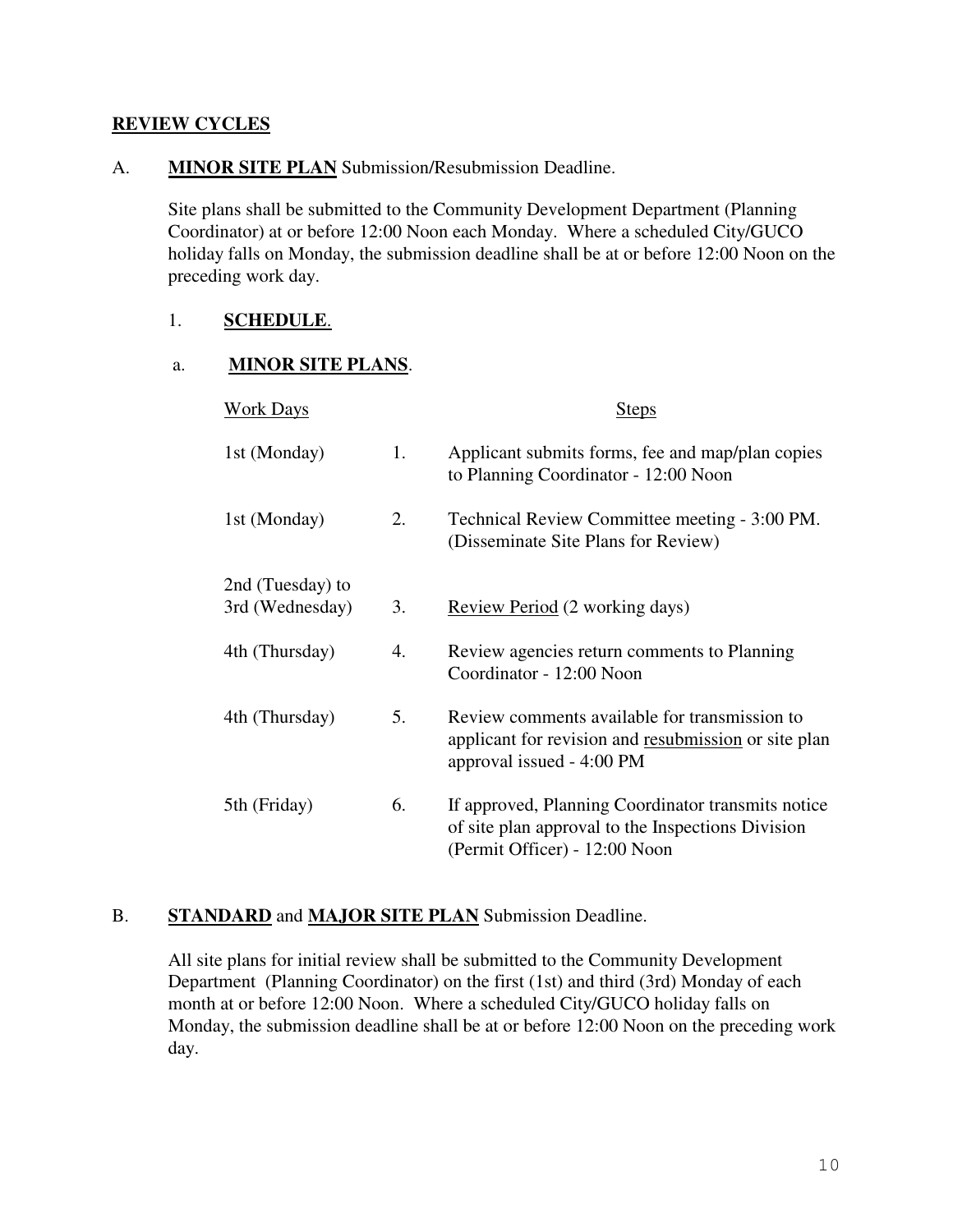## 1. **SCHEDULES**.

# a. **STANDARD SITE PLANS**

| <b>Work Days</b>                    |                                                                                                                                                                                                                                                                                                                                                                                                                                                     | <b>Steps</b>                                                                                                                             |
|-------------------------------------|-----------------------------------------------------------------------------------------------------------------------------------------------------------------------------------------------------------------------------------------------------------------------------------------------------------------------------------------------------------------------------------------------------------------------------------------------------|------------------------------------------------------------------------------------------------------------------------------------------|
| 1st (Monday)                        | 1.                                                                                                                                                                                                                                                                                                                                                                                                                                                  | Applicant submits forms, fee and map/plan copies<br>to Planning Coordinator - 12:00 Noon                                                 |
| 1st (Monday)                        | 2.                                                                                                                                                                                                                                                                                                                                                                                                                                                  | Technical Review Committee meeting - 3:00 PM<br>(Disseminate Site Plans for Review).                                                     |
| 2nd (Tuesday) to<br>8th (Wednesday) | 3.                                                                                                                                                                                                                                                                                                                                                                                                                                                  | Review Period (7 working days)                                                                                                           |
| 6th (Monday)                        | 4.                                                                                                                                                                                                                                                                                                                                                                                                                                                  | Technical Review Committee meeting - 3:00 PM                                                                                             |
| 9th (Thursday)                      | 5.                                                                                                                                                                                                                                                                                                                                                                                                                                                  | Review agencies return comments to Planning<br>Coordinator - 12:00 Noon                                                                  |
| 9th (Thursday)                      | 6.                                                                                                                                                                                                                                                                                                                                                                                                                                                  | Review comments available for transmission to<br>applicant for revision and resubmission or site plan<br>approval issued - 4:00 PM       |
| 10th (Friday)                       | 7.                                                                                                                                                                                                                                                                                                                                                                                                                                                  | If approved, Planning Coordinator transmits notice<br>of site plan approval to the Inspections Division<br>(Permit Officer) - 12:00 Noon |
| <b>RESUBMISSION -</b>               | All revised standard site plans shall be submitted to the<br><b>Community Development Department (Planning</b><br>Coordinator) at or before 12:00 Noon each Monday.<br>Where a scheduled City/GUCO holiday falls on Monday,<br>the submission deadline shall be at or before 12:00 Noon<br>on the preceding work day. The review period may be the<br>same as the initial submittal, depending upon the<br>complexity of the requested revision(s). |                                                                                                                                          |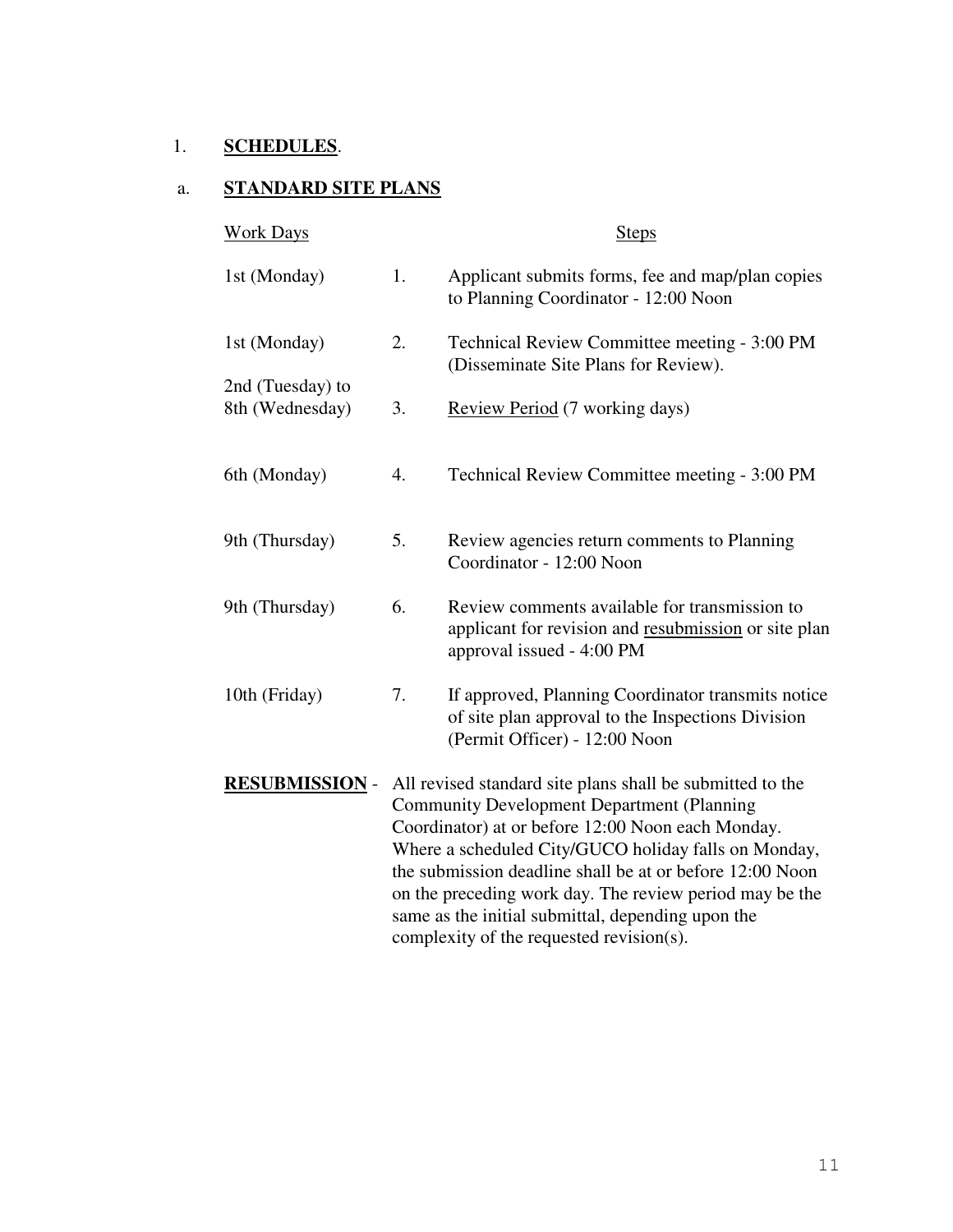#### b. **MAJOR SITE PLANS**

| <b>Work Days</b>                     |    | <b>Steps</b>                                                                                                                             |
|--------------------------------------|----|------------------------------------------------------------------------------------------------------------------------------------------|
| 1st (Monday)                         | 1. | Applicant submits forms, fee and map/plan copies<br>to Planning Coordinator - 12:00 Noon                                                 |
| 1st (Monday)                         | 2. | Technical Review Committee meeting - 3:00 PM<br>(Disseminate Site Plans for Review)                                                      |
| 2nd (Tuesday) to<br>23rd (Wednesday) | 3. | Review Period (22 working days)                                                                                                          |
| 21st (Monday)                        | 4. | Technical Review Committee meeting - 3:00 PM                                                                                             |
| 24th (Thursday)                      | 5. | Review agencies return comments to Planning<br>Coordinator - 12:00 Noon                                                                  |
| 24th (Thursday)                      | 6. | Review comments available for transmission to<br>applicant for revision and resubmission or site plan<br>approval issued - 4:00 PM       |
| 25th (Friday)                        | 7. | If approved, Planning Coordinator transmits notice<br>of site plan approval to the Inspections Division<br>(Permit Officer) - 12:00 Noon |
| <b>RESUBMISSION -</b>                |    | All revised major site plans shall be submitted to the<br>Community Development Department (Planning                                     |

Community Development Department (Planning Coordinator) at or before 12:00 Noon each Monday. Where a scheduled City/GUCO holiday falls on Monday, the submission deadline shall be at or before 12:00 Noon on the preceding work day. The review period may be the same as the initial submittal, depending upon the complexity of the requested revision(s).

### **STORMWATER MANAGEMENT AND SOIL EROSION AND SEDIMENTATION CONTROL PLAN SUBMISSION**

Stormwater Management and Soil Erosion and Sedimentation Control Plans, as required, shall accompany the initial site plan submission or be submitted directly to the Engineering Department prior to the initial site plan submission. Site plans that are submitted and do not follow this format will not be accepted for review. A copy of the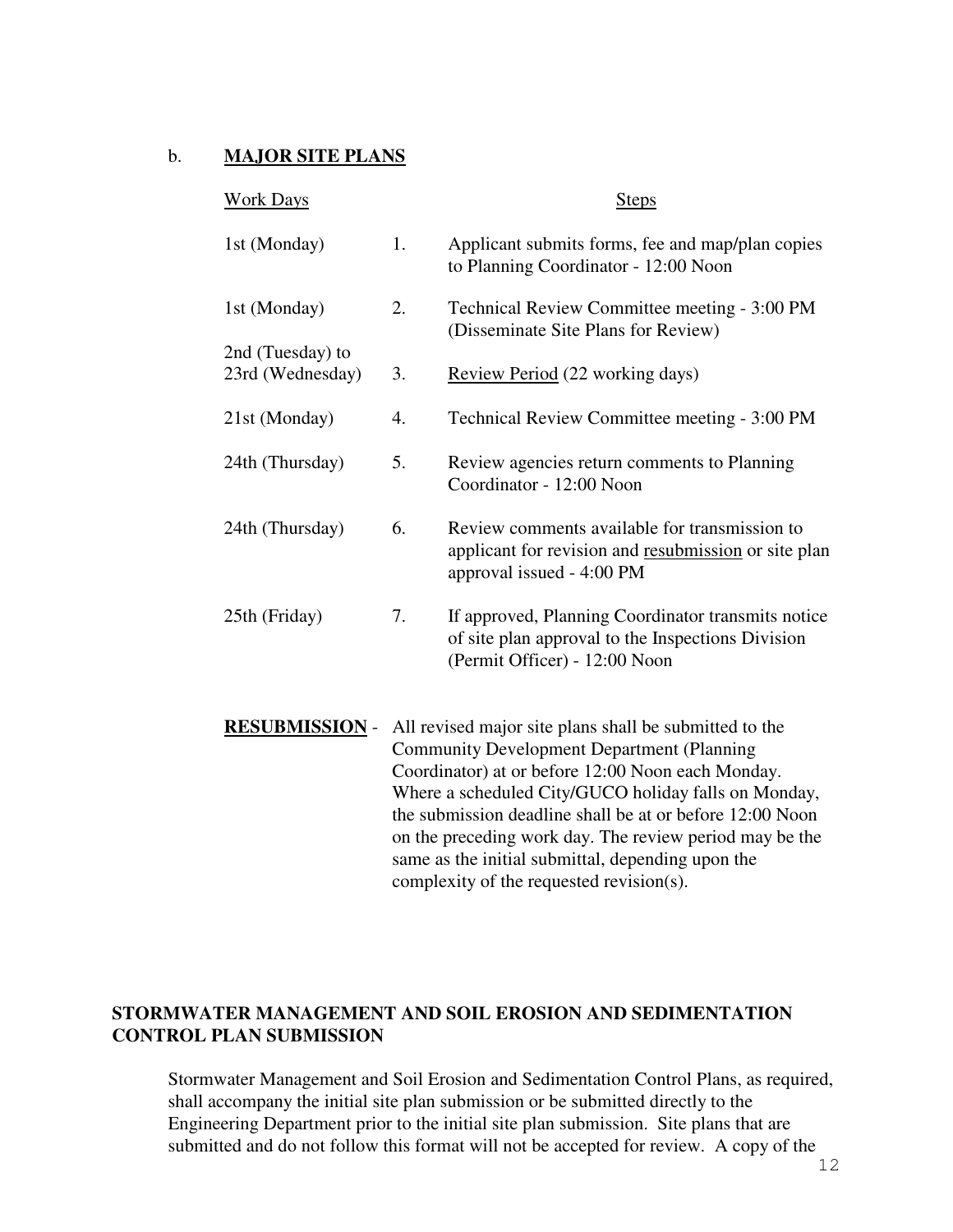check lists for both stormwater management and soil erosion and sedimentation control are attached.

# **TECHNICAL REVIEW COMMITTEE (TRC)**:

Committee composed of plan review coordinators from the various site plan review agencies.

The TRC meeting is a regularly schedule staff meeting among the plan review coordinators to discuss current site plans and related matters.

The TRC is not an approval board. Individual review agency comments and approvals shall be issued in accordance with the operating procedures listed above.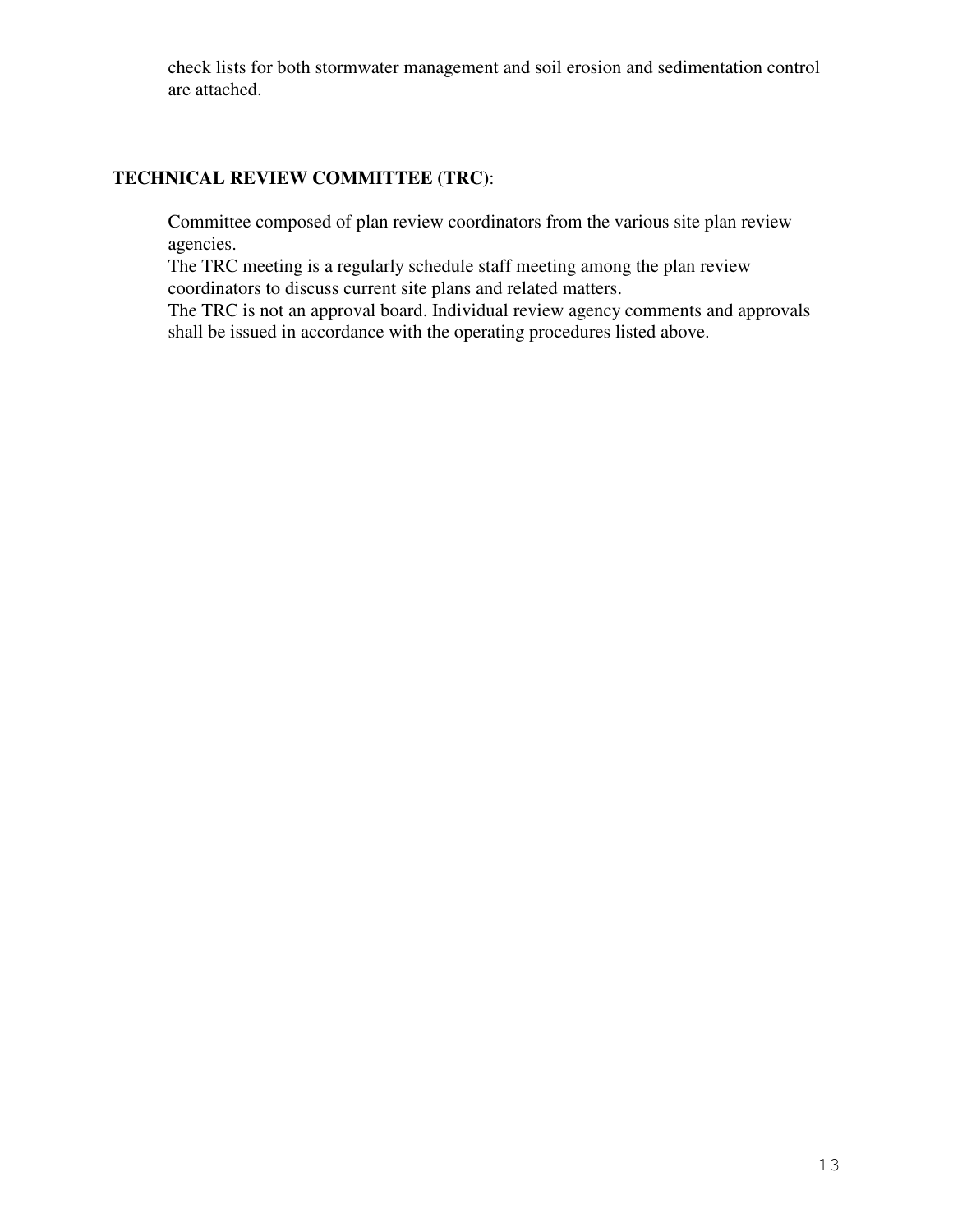|                                     | SITE PLAN FLOW CHART                                                                          |
|-------------------------------------|-----------------------------------------------------------------------------------------------|
| Applicant                           | Planning Coordinator                                                                          |
| - <u>Planning</u><br>(Coordinator)  | - Planning                                                                                    |
|                                     | - Zoning Compliance<br>- Subdivision Administration<br>- Annexation Administration            |
| Technical Review<br>Committee (TRC) | - Strategic Planning                                                                          |
|                                     | - Comprehensive<br>- Environmental                                                            |
|                                     | - Fire/Rescue                                                                                 |
|                                     | - Police (as necessary)                                                                       |
|                                     | - Recreation/Parks                                                                            |
|                                     | - Pitt County Drainage                                                                        |
|                                     | - Pitt County Environmental Health<br>(as necessary)                                          |
|                                     | _ Inspections                                                                                 |
|                                     | - NC DOT (as necessary)                                                                       |
|                                     |                                                                                               |
|                                     | Public Works Coordinator                                                                      |
|                                     | - Sanitation                                                                                  |
|                                     | - Storm Water Management<br>- Flood Damage Prevention<br>- Sedimentation/Erosion Control      |
|                                     | Traffic Management<br>- Thoroughfare Plan<br>- Driveway Regulation<br>- NC DOT (as necessary) |
|                                     | Greenville Utilities Coordinator                                                              |
|                                     | - Water/Sewer Engineering                                                                     |
|                                     | - Electric Service                                                                            |
|                                     | - Gas Service                                                                                 |
|                                     |                                                                                               |
|                                     |                                                                                               |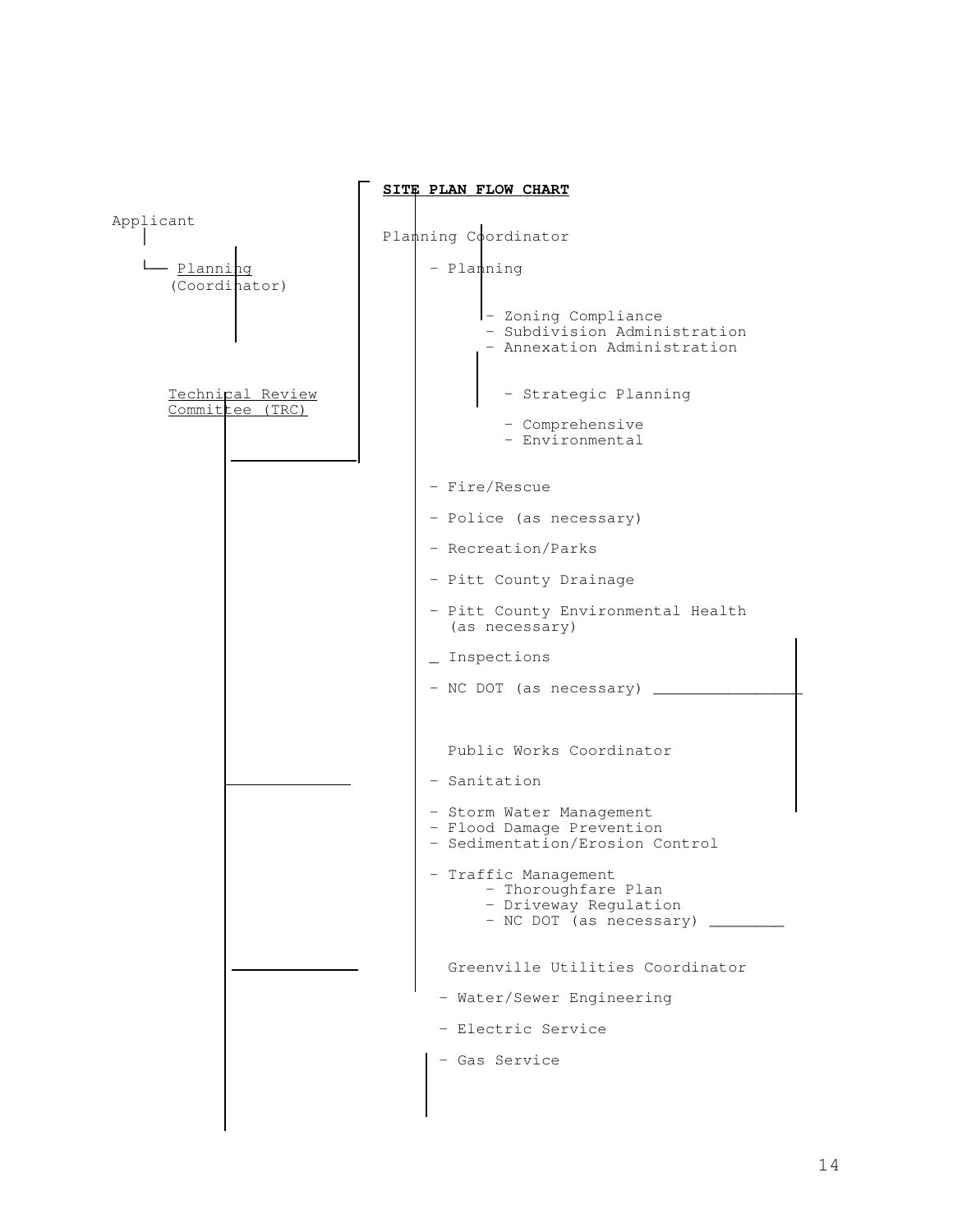# **FINAL SITE PLAN SUBMISSION REQUIREMENT**

All applications for final site plan approval shall be submitted to the Planning Coordinator in accordance with the following final site plan submission requirements.

# **A. FORMAT**.

- 1. Scale of  $1" = 60'$  or larger.
- **2.** Drawn in ink or pencil.
	- 3. Size shall be a minimum of  $8 \frac{2}{1}$  X  $11$ " and a maximum of  $30$ " x  $42$ ".
- \_\_\_\_ 4. Property lines distinctly and accurately represented, all bearings and distances shown, with an accuracy of closure in accordance with the Standards of Practice in NC GS 4730. Must include sufficient data to determine readily and reproduce on the ground every straight or curved boundary line, street line, lot line, right-of- way line, easement, building line, setback line, or other facility or improvement.
- \_\_\_\_ 5. Elevation and bench marks shall be referenced to National Geodetic Vertical Datum (NGVD). If assumed elevations are used, it must be clearly noted on the plan.
- \_\_\_\_ 6. Prepared by a professional engineer, land surveyor, architect or landscape architect registered in the State of North Carolina.
	- \_\_\_\_ 7. Multiple sheets shall be collated and stapled. Match lines shall be clearly indicated.
- 8. Copies.
	- (a) fifteen (15) paper copies folded to  $8.2 \times 11$  at the time of original submission for agency review; and
	- (b) two (2) paper copies folded to  $8.2 \times 11$  for each review agency requiring revisions upon request of the Planning Coordinator.
	- \_\_\_\_ 9. Names of adjoining property owners indicated and their current mailing addresses. Such list shall be obtained from the current Pitt County tax record.

### **B. INFORMATION**.

- 1. Name, address, and telephone number of land owner(s).
- \_\_\_\_ 2. Name, address, and telephone number of the developer.
- \_\_\_\_ 3. Name, address, and telephone number of the person/firm preparing the plan.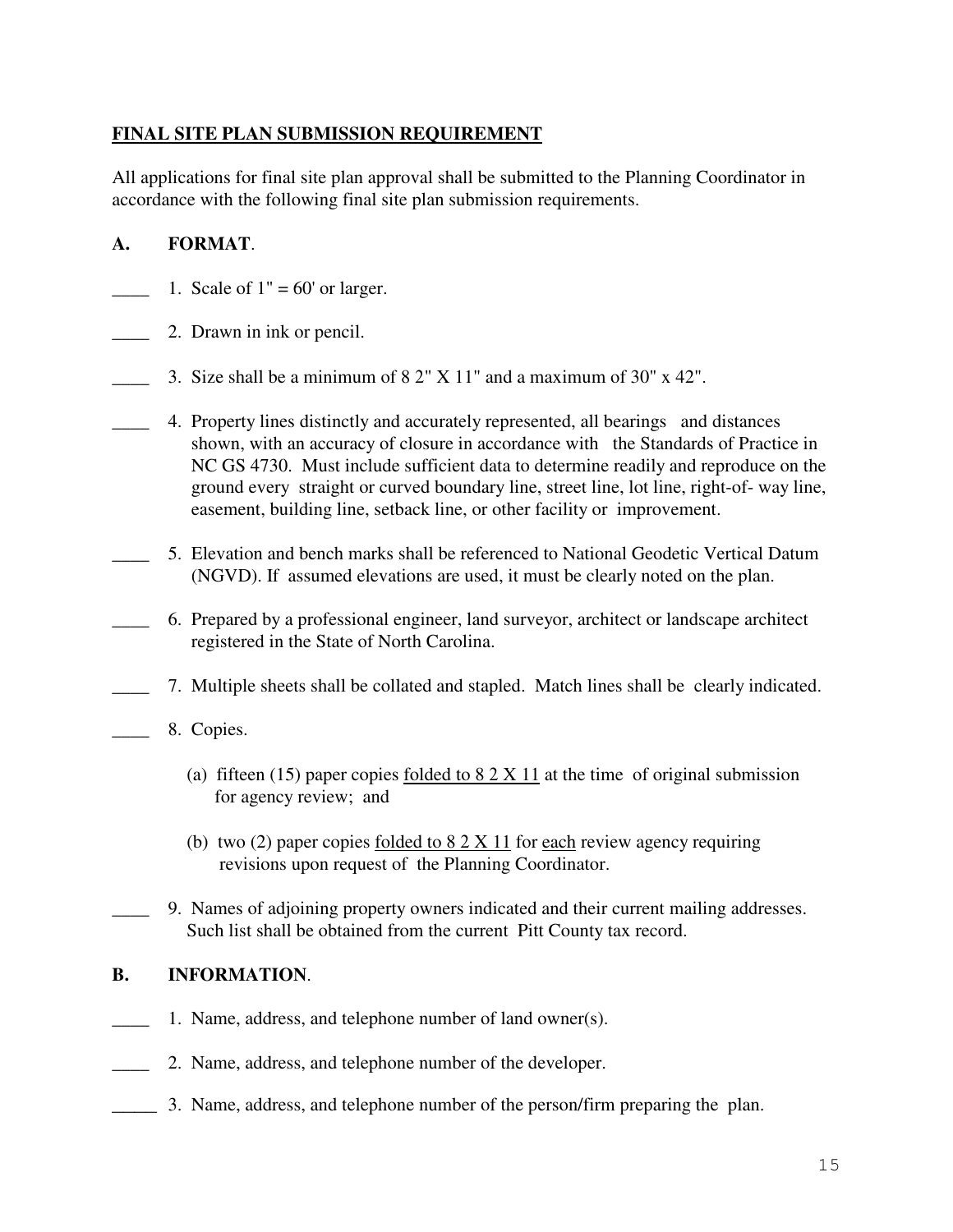- 4. North Carolina registration number and seal as listed per three (3) above.
- 5. Locational vicinity map, at a scale of  $1" = 1000'$  showing the development in relation to major and minor roads or streets, natural features, existing city limit lines and other obvious references.
- 6. Date of original preparation and/or revision(s) clearly identifying revisions.
- 7. Number of sheets (i.e. sheet 1 of 1).
- 8. Scale denoted both graphically and numerically.
- \_\_\_\_ 9. North arrow.
- \_\_\_\_ 10. Political subdivision(s) including city limit lines, township boundaries, county lines and extraterritorial jurisdiction boundaries.
- \_\_\_\_ 11. Existing streets, their names and numbers (if state marked routes) shown and designated as either "public" or "private", indicating right-of-way and/or easement widths, pavement widths, including sight distance triangles.
- \_\_\_\_ 12. All streets indicated on the City of Greenville Thoroughfare Plan shall be shown with indicate future right-of-way widths. Bufferyards, MBL's and sight distance triangles shall be set off the future right-of-way.
- \_\_\_\_ 13. Location of all existing buildings with exterior dimensions including heights, number of stories, distance to lot lines, private drives, public rights-of-way and easements.
- \_\_\_\_ 14. Minimum building setback lines.
- \_\_\_\_ 15. Bufferyard setback areas dimensioned.
- \_\_\_\_ 16. Existing zoning classification(s) of adjoining property within one hundred (100) feet.
- \_\_\_\_ 17. Recreation area(s) as required and pursuant to the City Code.
- \_\_\_\_ 18. Existing property lines, public and private streets, right-of-way and/or easement widths, pavement widths, easements, utility lines, hydrants, driveways, recreation areas or open spaces on adjoining property.
- \_\_\_\_ 19. The name and location of any property within the proposed development or within any contiguous property that is listed on the National Register of Historic Places, or that has been designated by ordinance as a local historic property.
- \_\_\_\_ 20. Location(s) and dimension(s) of all vehicular entrances, exits, and drives.
- 21. Location, arrangement and dimension of all automobile parking spaces, width of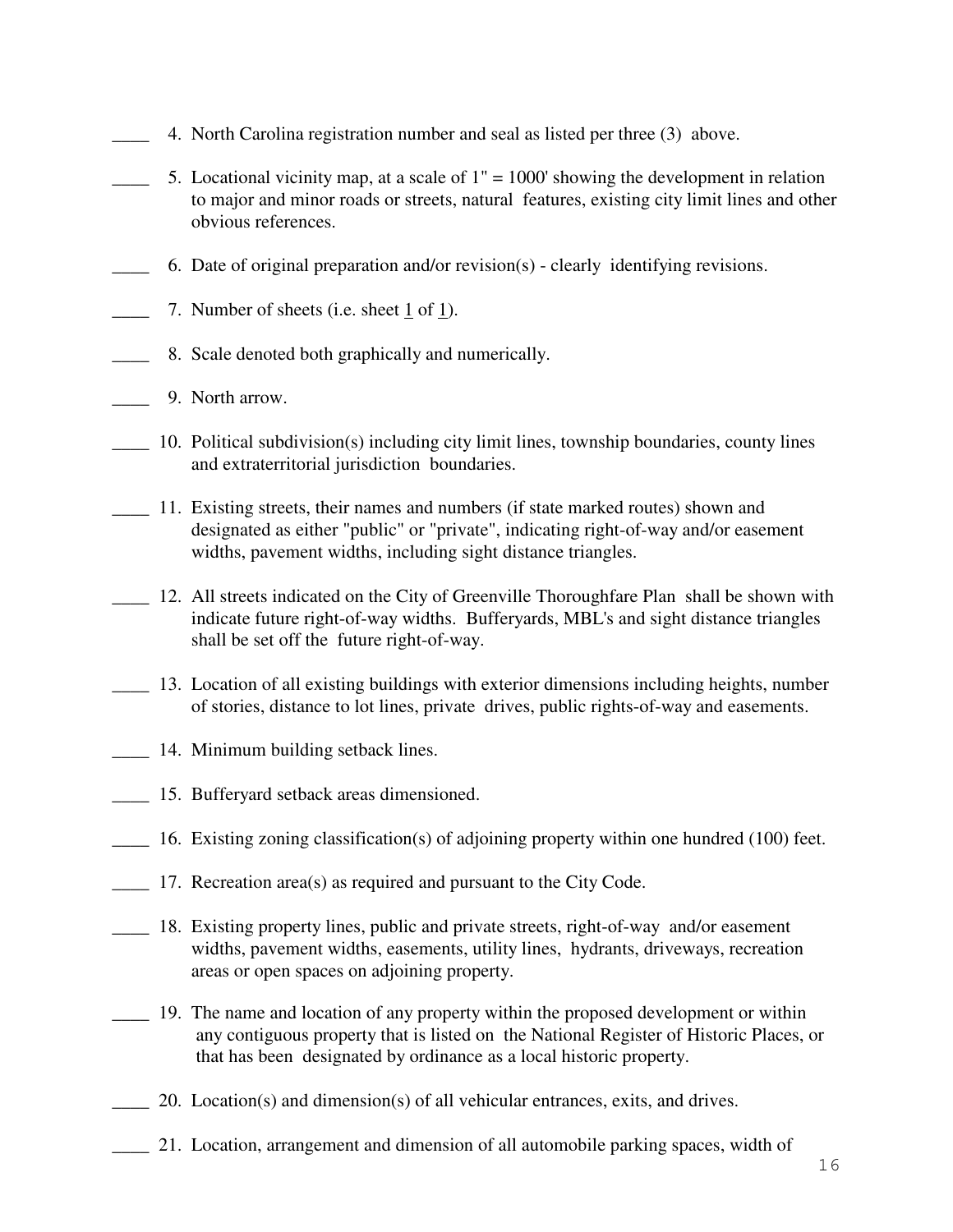aisles, width of bays, angle of parking and number of spaces. Typical pavement section and/or surface type. Signs conforming to MUTCD. H/C Standards: Signs, ramps, accessible route.

- 22. Location arrangement and dimension of all truck unloading docks, ramps and spaces.
	- 23. Refuse collection method. (public or private service)

Cardboard is not accepted by the landfill.

Cardboard (recycle) container sites (pads) or other outside storage/stacking (recycle) areas shall be located.

- (a) Residential: public service required per Title 6, Chapter 3 of the City Code.
- (b) Non-Residential: private service only. The applicant shall, at the time of application, specify the method of private refuse disposal. Serviceable container sites (pads) shall be located for immediate or future use regardless of the disposal option.

The location(s) and design details for such container sites (pads) shall be approved by the City Engineer in accordance with the Manual of Standards, Designs and Details.

- \_\_\_\_ 24. Location and dimension of all fences, walls, docks, ramps, pools, patios, and impervious areas.
- 25. Location(s) and size(s) of all public utility lines (water, sanitary sewer, storm sewer and gas) within all adjacent rights-of-way and easements.
- 26. Location of water tap(s) denoting size(s) of line(s) and meter location(s).
- 27. Location of sewer tap(s) denoting size(s) of line(s).
- 28. Environmental Health Department approval attached if public water and sewer systems are not available.

Distance to and location of public water and sewer systems if such facilities are not available.

\_\_\_\_ 29. Location of existing and proposed fire hydrant(s). Where a hydrant is not shown within the development site the nearest hydrant providing service shall be denoted with dimensions to the property line.

All portions of all buildings shall be located within an acceptable distance of a fire hydrant installed in accordance with the GUCO Design Manual and subject to approval of the Chief of Fire/Rescue.

30. Location of electrical service connection(s), meter(s), transformer base and pole(s).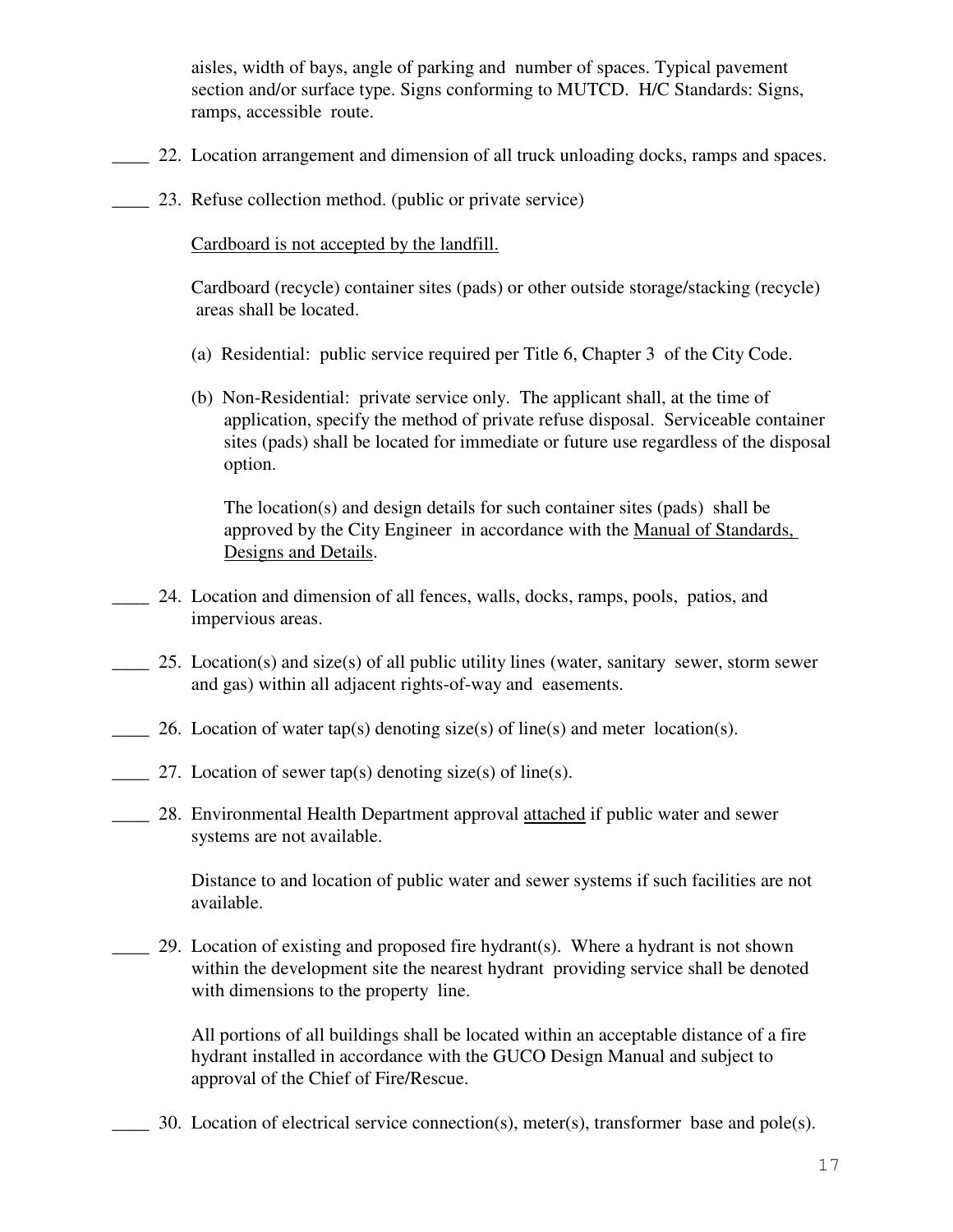Overhead electric lines shall be denoted as to type: transmission; distribution; service drop.

- \_\_\_\_ 31. Drainage plan, including site surface drainage, pipe size(s) with direction of flow, yard drain(s), catch basin(s), curb inlet(s), BMP(s), ditches, and topographic features. Ditches requiring 48" pipe or less shown to be piped. BMP's with easements as required.
- \_\_\_\_ 32. Topography (existing and proposed) at a contour interval of one (1) foot, based on mean sea level datum, with an accuracy of plus or minus 0.5 of a foot and referenced to the National Geodetic Vertical Datum (NGVD).
- \_\_\_\_ 33. Existing and proposed water courses, their names, direction of flow, centerline elevations, cross sections and any other pertinent datum.
- \_\_\_\_ 34. Floodway zone and flood fringe zone shown, indicating base flood elevations (minimum finish floor elevation) for all lots adjoining such zones. If site located within Zone A, show location of FEMA floodway and flood hazard limits.
- \_\_\_\_ 35. Easements, including but not limited to, electric, water, sanitary sewer, storm sewer, drainage, private street, gas or other service delivery easements including their location, width and purpose.
- \_\_\_\_ 36. Water supply watershed boundary indicated.

Where any portion of land proposed for development lies within a watershed protection district a certificate of watershed protection compliance signed and sealed by a professional engineer shall be included on all site plans. Such certificate shall read as follows:

Certificate of Watershed Protection Compliance

I, \_\_\_\_\_\_\_\_\_\_\_\_\_\_\_\_\_\_\_\_\_\_\_\_\_\_\_\_\_\_\_\_\_, hereby certify that the site development plan shown hereon complies with the Water Supply Watershed Overlay District standards in accordance with Title 9, Chapter 4, Zoning of the Greenville City Code.

\_\_\_\_\_\_\_\_\_\_\_\_\_\_\_\_\_\_\_\_\_\_\_\_ \_\_\_\_\_\_\_\_\_\_\_\_\_\_\_\_ Signature Date

SEAL:

\_\_\_\_ 37. Water courses, railroads, bridges, culverts, storm drains, wooded areas, marshes, swamps, rock outcrops, ponds or lakes, stream or stream beds, ditches or other natural or improved features which affect the site.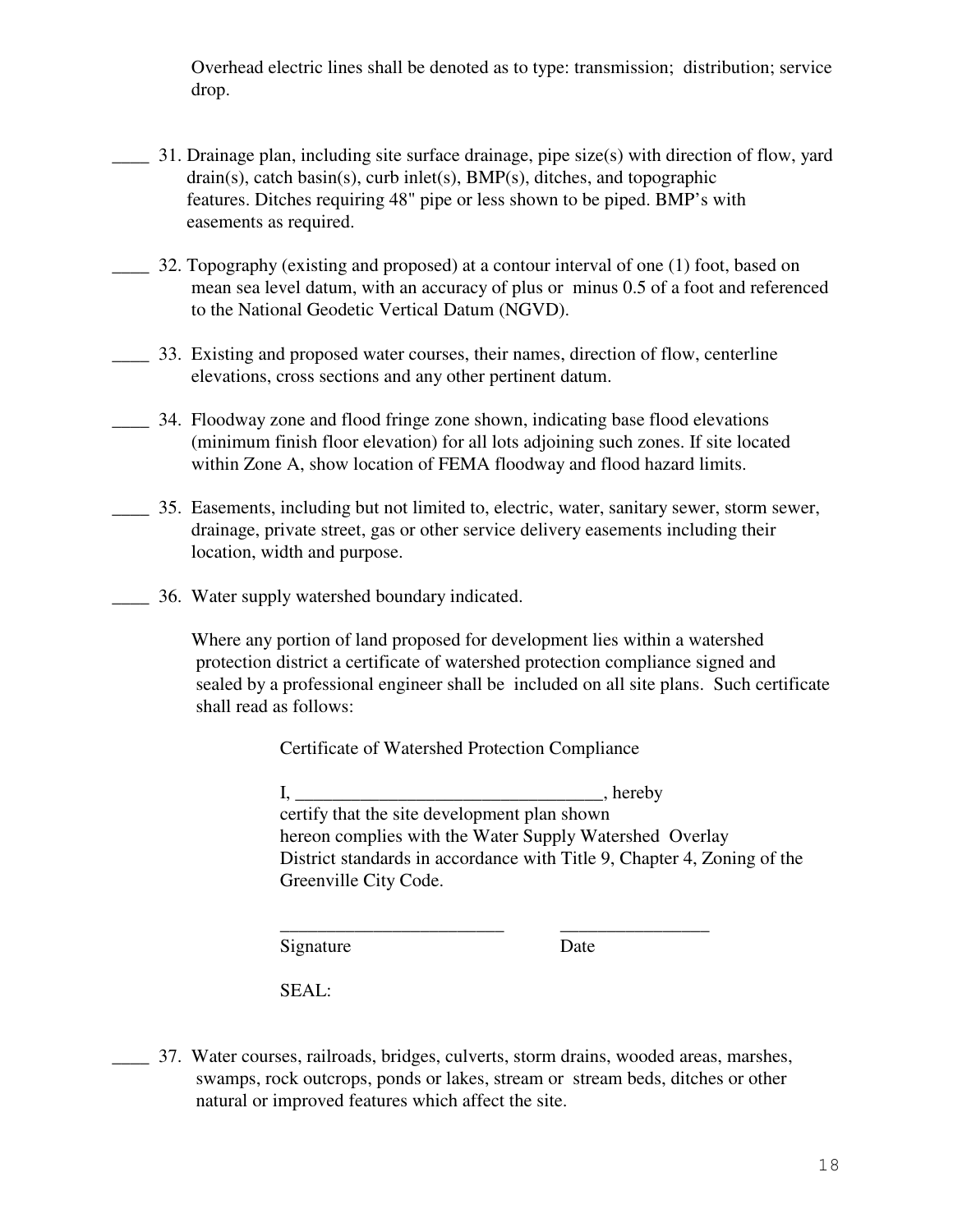\_\_\_\_ 38. The following in tabular form:

- (a) Total area in site.
- (b) Total area disturbed.
- (c) Current zoning.
- (d) Subdivision name, block and lot number; Tax Map Number and Parcel Number; and street address if applicable.
- (e) Acreage in common area(s).
- (f) Acreage in recreation area(s) and the like.
- (g) Total number of units/bedrooms.
- (h) Gross floor area.
- (i) Building lot coverage (existing and proposed).
- (j) Building height in feet and stories.
- (k) Total number of parking spaces (required and provided).
- (l) Total number of handicap parking spaces (required and provided).
- (m) Total square feet of impervious area (existing and proposed).
- (n) Vegetation Requirements; site data and notes per Article P, of the Zoning Regulations:

#### Site data.

- a. Total per acre requirement by category.
- b. Total street tree requirement by category for each public and/or private street frontage.
- c. Total screening requirement by category for each individual bufferyard.
- d. Proposed vegetation by category and total number of materials to be located within each individual public utility or drainage easement.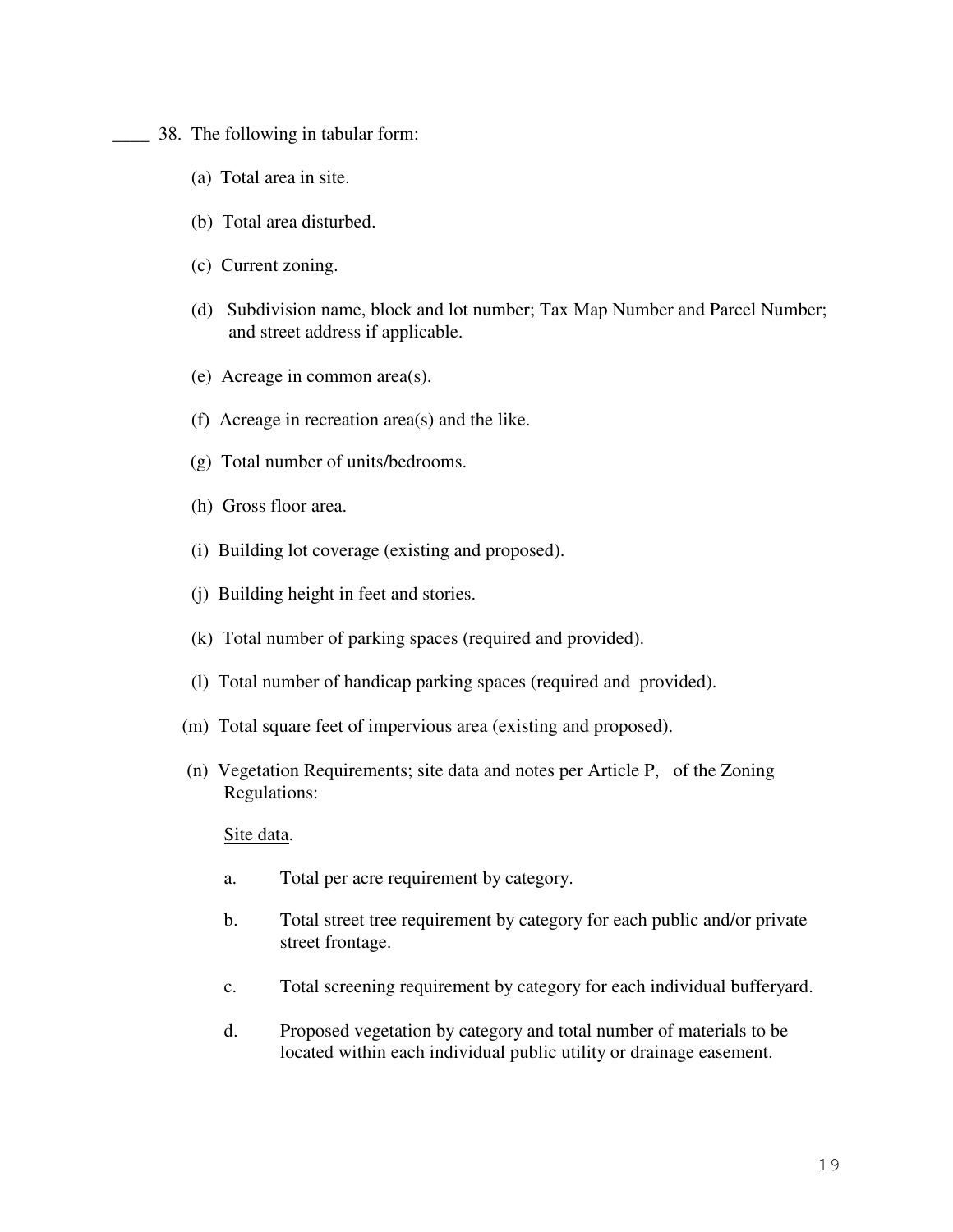#### Notes.

a. Minimum plant sizes shall be in accordance with the Zoning Regulations as follows:

| <b>Planning Material Type</b> | Minimum<br><b>Planting Size</b>                                         |  |
|-------------------------------|-------------------------------------------------------------------------|--|
| 1. Large tree                 |                                                                         |  |
| single stem                   | 10 feet (height) and<br>2 inch caliper                                  |  |
| multi-stem clump              | 10 feet (height)                                                        |  |
| 2. Small tree                 | 8 feet (height) and<br>1 2 inch caliper                                 |  |
| 3. Shrub                      | 18 inches (height), except as<br>provided under section<br>$9-4-267(a)$ |  |

- b. All required plant material (large and small trees, scrubs) located in a screening bufferyard  $(C, D, E \& F)$  shall be evergreen.
- c. Existing substitute vegetation materials have been noted including their specific location(s), type(s) and size(s).
- d. Existing substitute material shall be protected from site development activities in accordance with Section 9-4-265(f). [If applicable]
- e. No portion of any parking area, including any driveway, parking space, drive isle, or turning area, shall be located more than thirty (30) feet from an on-site small tree or more than seventy-five (75) feet from an on-site large tree. For purposes of this section, the measurement shall be from the farthest edge of the subject area to the center of the base of the closest qualifying tree.
- f. Site plan approval from the respective easement holder shall be construed as approval of all noted encroachments as shown on this plan.
- g. The following vegetation materials, as listed by common name, shall constitute not more than twenty-five (25) percent of the total requirement for the specific category: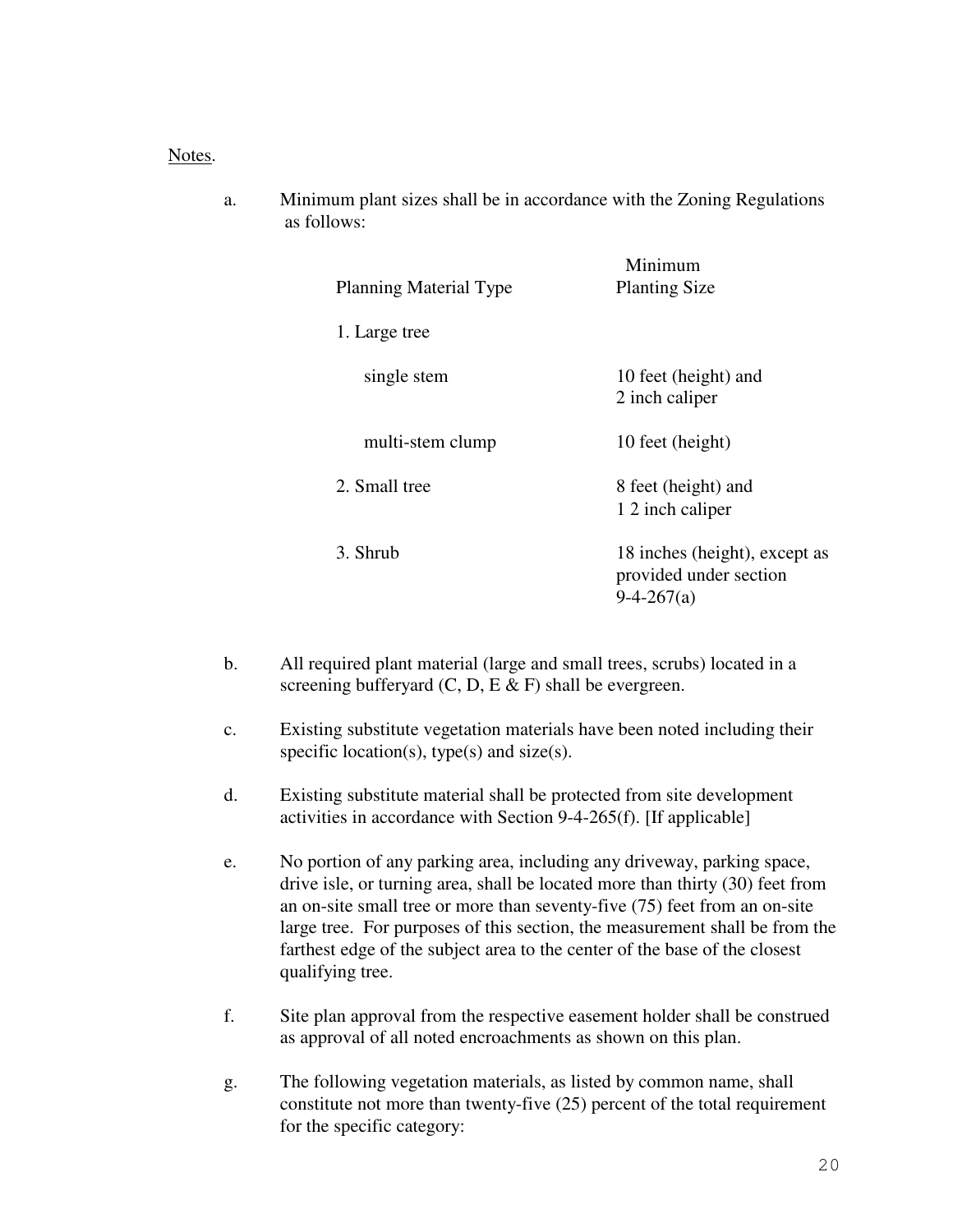- (1) Large tree category (3) Evergreen shrub category River Birch. Red Tip Photinia.
- (2) Small tree category Aristocrat Pear, Bradford Pear, Capitol Pear, and Cleveland Select Pear.
- g. All container pads shall be enclosed on three (3) sides in accordance with Section 9-4-268(h).
- h. All parking areas shall be screened in accordance with Section 9-4- 268(L)(9) of the City Code. Vegetation materials shall be evergreen.
- \_\_\_\_ 39. Preliminary vegetation plan which illustrates the location of all qualified existing and proposed vegetation materials. Preliminary vegetation plans shall not require plant material identification by scientific or common name, only by category.
	- \_\_\_\_ 40. The following as notes.
		- (a) City or NCDOT driveway permit required.
		- (b) An unused driveway must be closed in accordance with the City of Greenville=s driveway ordinance.
		- (c) Contractor must notify ONE Call Center, Inc. (NC ONE-CALL) (1-800-632- 4949) at least 48 hours prior to the start of excavation or trenching to have all underground utilities located.
		- (d) All required improvements shall conform to the City of Greenville Manual of Standard Designs and Details (MSDD).
		- (e) Contractor shall notify Public Works, Street Maintenance Division 48 hours prior to making connections to existing storm drains located within pubic storm drainage easements or right-of-way.
		- (f) Flood Hazard Zone (A,B,C, etc...), BFE (if applicable), the map number and effective date.
		- (g) Lane closures on thoroughfare roads are only permitted between the hours of 9:00AM and 4:00PM, Monday through Friday, unless otherwise permitted by the City Engineer. In addition, there will be no lane closures on holidays including the day before or after said holiday. A traffic control plan prepared in accordance with the NCDOT Manual of Uniform Traffic Control Devices is required for all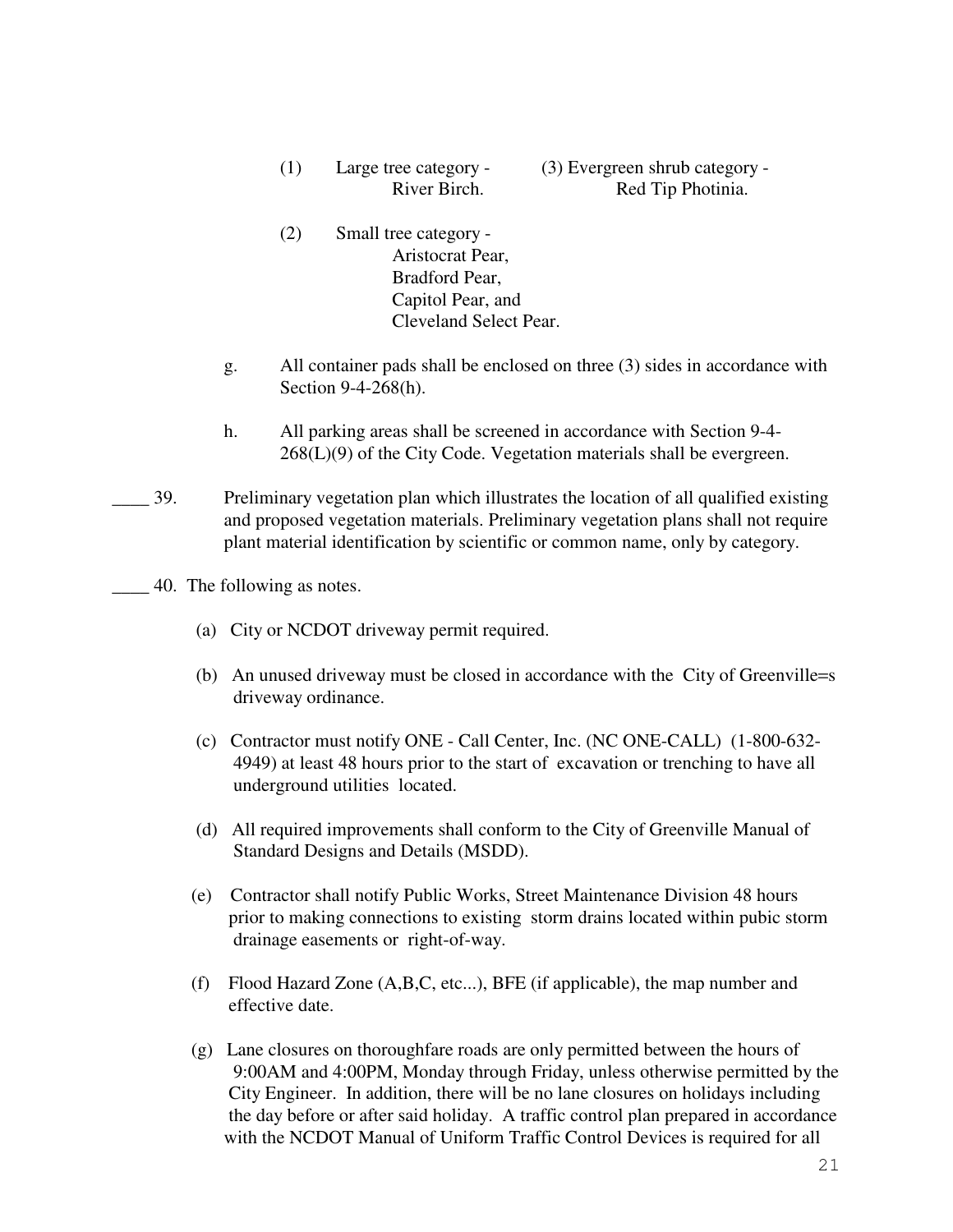lane closures and must be approved by the City Engineer.

- \_\_\_\_ 41. When property outside the existing city limits is developed and sanitary sewer service is requested or required an annexation petition and required maps shall be submitted to the Planning Office prior to final site plan approval. No occupancy permit shall be issued until the property containing the proposed development has been annexed into the City of Greenville. Delay of the effective date of annexation as established by ordinance of City Council shall not delay issuance of applicable occupancy permit(s).
- 42. Any land disturbing activity which will uncover more than one (1) acre, or if any portion of the property is located in the floodway, shall obtain Soil Erosion and Sedimentation Control Plan approval of the City Engineer prior to initiation of such activity.

## **STORMWATER MANAGEMENT PLAN SUBMISSION REQUIREMENTS**

- (A) 2 copies of the Storm Water Management Plan and Narrative showing:
	- 1. General:
		- \_\_\_\_\_ Vicinity Map
		- **Legend, North arrow and scale**
		- \_\_\_\_\_ Title Block with development name, owner, engineering firm, engineer's seal, and signature
		- \_\_\_\_\_ Existing and proposed contours at not more than 2' intervals
		- \_\_\_\_\_ Flood boundaries identified
		- \_\_\_\_\_ Existing and proposed improvements (built upon area)
		- \_\_\_\_\_ Existing and proposed ground cover
	- 2. Drainage:
		- \_\_\_\_\_ Existing and proposed drainage patterns and structures (BMP's,
			- pipe systems, ditches/streams, ponds, etc.)
		- \_\_\_\_\_ Size, length and grade of pipes and swales
		- \_\_\_\_\_ Drainage area map
		- \_\_\_\_\_ Soil types

# 3. Calculations:

- \_\_\_\_\_ First Flush
- \_\_\_\_\_ Attenuation of 1-year, 24-hour storm
- \_\_\_\_\_ Underdrain calculations (if necessary)
- \_\_\_\_\_ Sizing of treatment area
- \_\_\_\_\_ Pipe/swale sizing calculations
- 4. Maintenance:
	- \_\_\_\_\_ BMP maintenance agreement
	- \_\_\_\_\_ Check to record agreement (Pitt County Register of Deeds)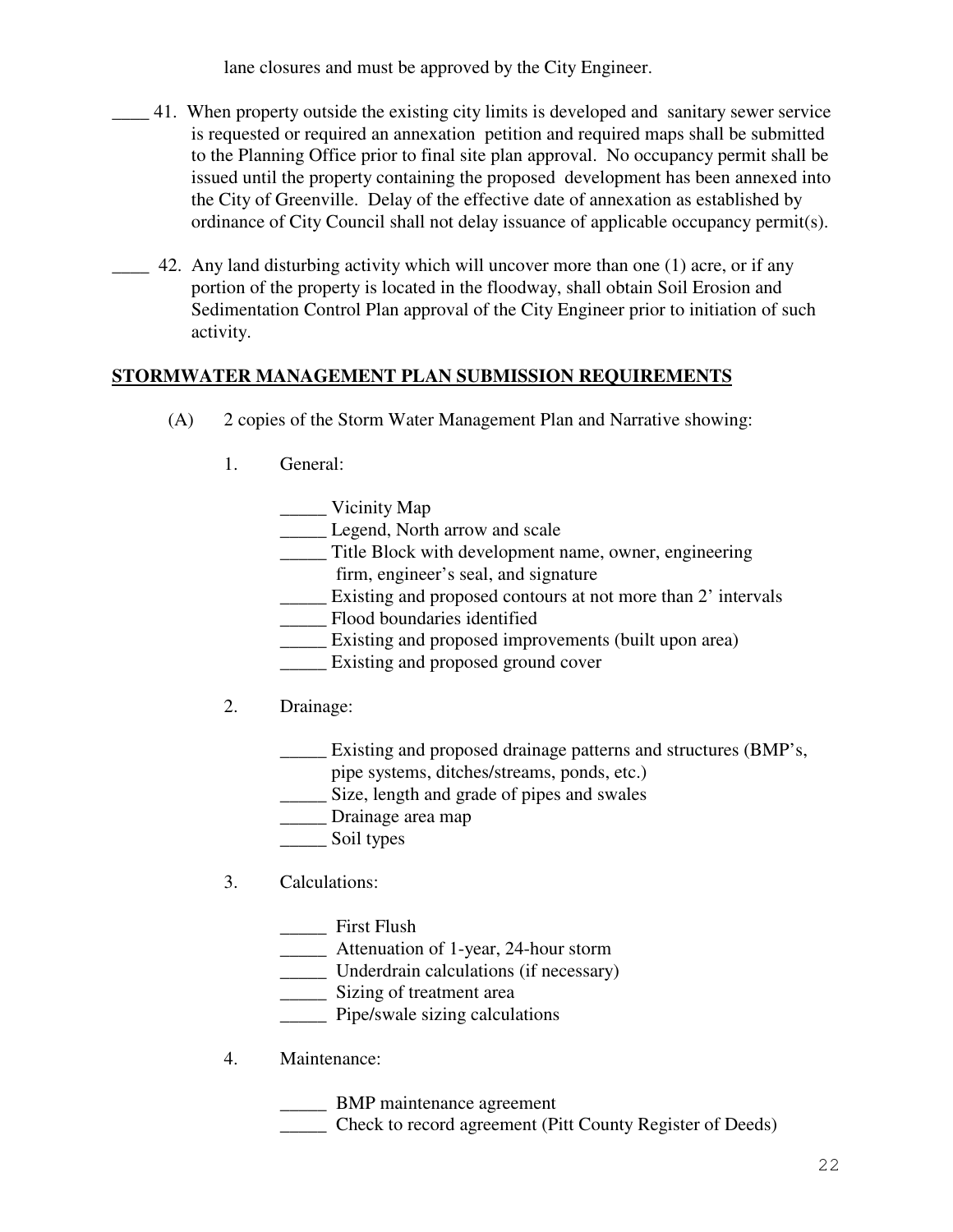\_\_\_\_\_ Maintenance plan

\_\_\_\_\_ Adequate access to perform required maintenance

Easement (if required)

5. Erosion Control:

\_\_\_\_\_ Construction sequence

- \_\_\_\_\_ Location of BMP erosion control measures (if necessary)
- (B) 2 copies of the Storm Water Detention Narrative showing:
	- (1) \_\_\_\_\_ Description of project
		- \_\_\_\_\_Calculations of runoff
			- \_\_\_\_\_ Calculations for design of stormwater impoundment facility
			- \_\_\_\_\_ Staging of the project
			- \_\_\_\_\_\_\_ Soil conditions:
				- \_\_\_\_\_\_\_\_ Soil type
					- \_\_\_\_\_ Susceptibility to erosion and preventive measures
					- \_\_\_\_\_ Seeding formula

# **SOIL EROSION AND SEDIMENTATION CONTROL PLAN SUBMISSION REQUIREMENTS**

- (A) Application for Land Disturbing Activities.
- (B) 3 copies of Soil Erosion and Sedimentation Control Plan showing:
	- \_\_\_\_\_ Vicinity Map
	- \_\_\_\_\_ Tax Map and Parcel Number
	- Proposed and existing topography. (also plan and profile for roadways)
	- \_\_\_\_\_ Project limits, property boundaries and lot numbers
	- \_\_\_\_\_ Off-site conditions: adjacent property use, drainage areas entering site,
	- adjacent lakes and watercourses
	- \_\_\_\_\_ Easements, buffer areas, flood zones, and roads (names, widths, type and surface treatment)
	- \_\_\_\_\_ Unique site conditions: wetlands, seeps or springs, etc.
	- \_\_\_\_\_ Storm drainage network: inlets, culverts, swales, ditches, natural
	- watercourses, lakes detention basins, etc. (Top elev., invert elev., size and slope)
	- \_\_\_\_\_ Borrow, spoil and stockpile areas: located or specified
	- \_\_\_\_\_ All proposed improvements: roads, buildings, parking areas, grassed, landscaped and natural areas
	- \_\_\_\_\_ Disturbed area: Clearly identify all limits of disturbance
	- \_\_\_\_\_ Temporary sediment controls: locations and dimensions of gravel entrances, diversions, slit fences, sediment basins, etc.
	- Permanent sediment controls: locations and dimensions of dissipaters, ditch linings, armoring, retaining walls, etc. (Rip-Rap dissipaters should be specified on plans by dimensions rather than tonnage)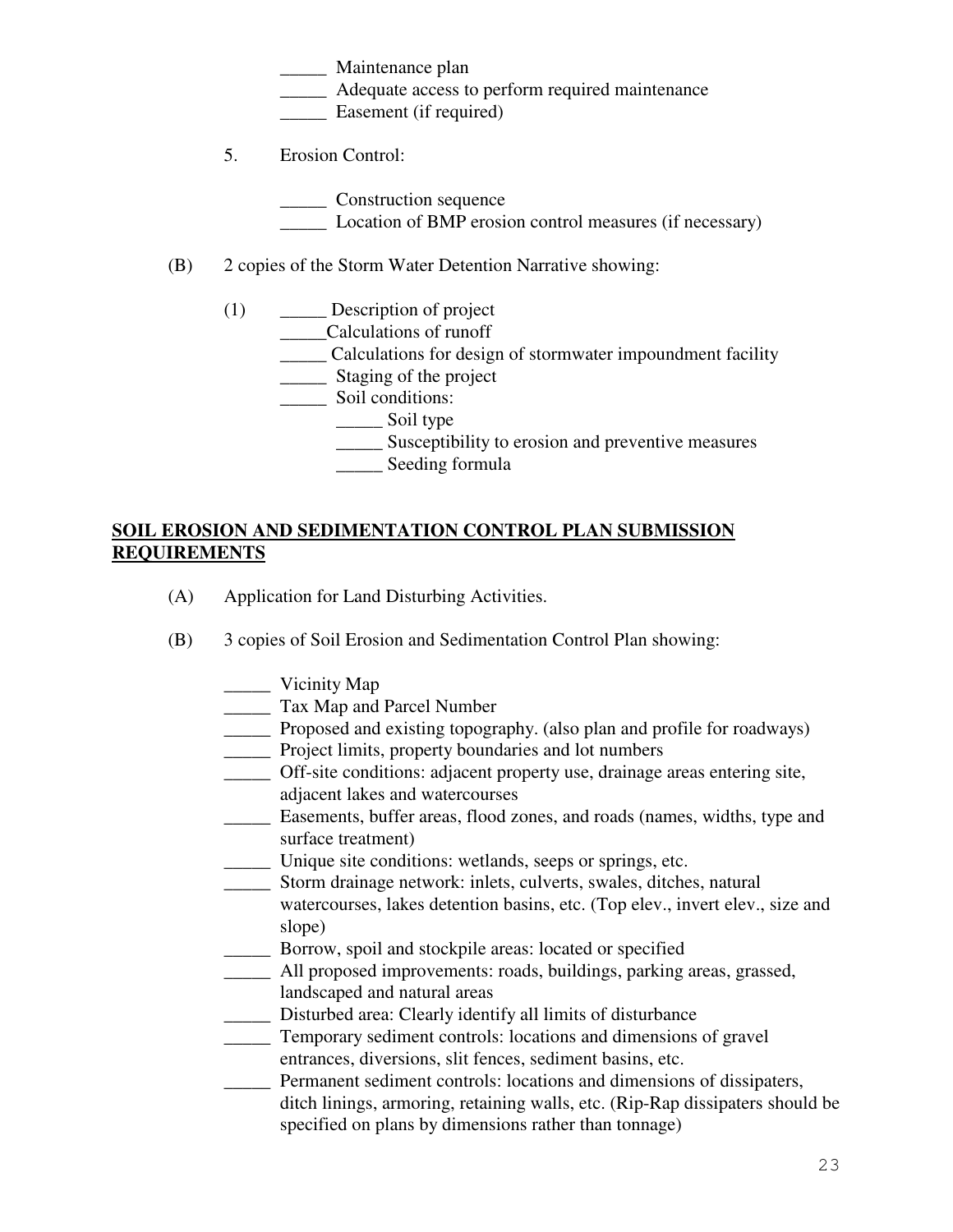Detail drawings: sections, elevations, and perspectives of measures sufficient for construction as designed \_\_\_\_\_ Construction sequence: Must be specific to the project and specify installation of critical erosion control measures prior to clearing of site. *Construction sequence must include construction and implementation of necessary erosion control devices* Specifications: seed bed preparation, soil amendments, seeding, etc. Notes: as necessary to spell out procedures to be followed plus the following standard notes: \_\_\_\_\_ No person may initiate a land-disturbing activity before notifying the City of Greenville of the date that the land-disturbing activity will begin. No land disturbing activity beyond that required to install appropriate erosion control measures may not proceed until erosion control measures are inspected and approved by the City Scheduling of a preconstruction conference with the erosion control inspector is required prior to initiating land disturbing activities. For inspection please call 329-4467. 24-hour notice is required Seed or otherwise provide ground cover devices or structures sufficient to restrain erosion for all exposed slopes within 15 working days of completion any phase of grading \_\_\_\_\_ Contractor shall inspect and maintain as needed all erosion control devices on a weekly basis and after each major storm event. Failure to keep erosion control devices in good working order may result in issuance of a stop work order or civil penalties up to \$5000 per day of violation. Sites utilizing sediment traps must also specify a maximum depth of sediment prior to clean out The City Engineer reserves the right to require additional erosion control measures shall the plan or its implementation prove to be inadequate Acceptance and approval of this plan is conditioned upon your compliance with Federal and State water quality laws, regulations, and rules. In addition, local city and county ordinances or rules may also apply to this land-disturbing activity. Approval by the City does not supercede any other permit or approval. Scale, legend, north arrow, seal and signature (C) 3 copies of the Sedimentation and Erosion Control Narrative to containing: Description of project including type of construction, total disturbed area, duration of project, project phasing and any other pertinent details \_\_\_\_\_ Description of any unique site characteristics such as soil type, erosion potential and other special considerations \_\_\_\_\_ Drainage calculations for the following: \_\_\_\_\_ Temporary devices: Storage capacity and Q10 capacity \_\_\_\_\_ Ditches, swales and channels: Q10 velocity and capacity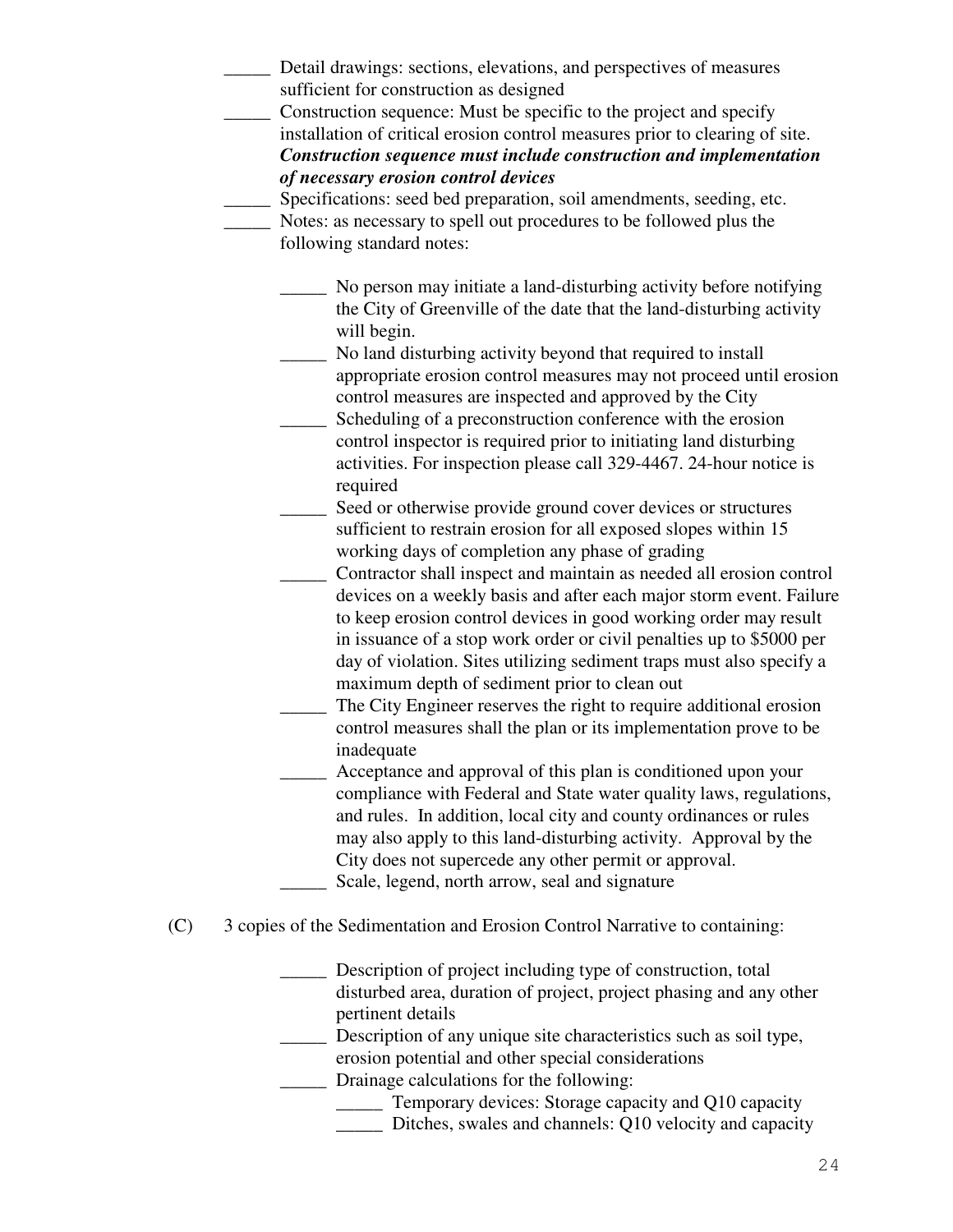Storm drain outlets: Q10 discharge velocity

\_\_\_\_\_ Dissipaters: Q10 velocities

\_\_\_\_\_ Culverts and inlets: Q10 capacity

# (D) **Financial Responsibility/Ownership**: original, completed, signed and notarized **PRELIMINARY SITE PLAN SUBMISSION REQUIREMENTS**

All applications for preliminary site plan approval shall be submitted to the Planning Coordinator in accordance with the following preliminary site plan submission requirements.

## A. FORMAT

\_\_\_\_ 1. All information required for final site plans.

## B. INFORMATION

- \_\_\_\_ 1. All information that is necessary for each review agency to insure future compliance; not to exceed final site plan requirements.
- C. STANDARDS
- 1. Due to the unknown nature of any future use, the most restrictive requirement(s) applicable to any possible use within the appropriate zoning district shall apply.

# D. PERMITS

- \_\_\_\_ 1. Following preliminary site plan approval a "shell permit" may be issued for construction of those improvements not requiring further final site plan approval.
- 2. The owner/developer shall declare the intended use(s) at the time of final site plan application.
- \_\_\_\_ 3. Following final site plan approval, a "finish permit" may be issued for construction of all remaining improvements.
- E. OCCUPANCY/USE/UTILITY SERVICE
- \_\_\_\_ 1. The City of Greenville and the Greenville Utilities Commission reserves the right to withhold occupancy, use and/or other applicable permits including requested and/or required utility service for any development where a substandard or nonconforming condition is found to exist prior to final site plan approval.

# **SKETCH PLAN REQUIREMENTS**

All applications for sketch plan approval shall be submitted to the Planning Coordinator in accordance with the following sketch plan submission requirements.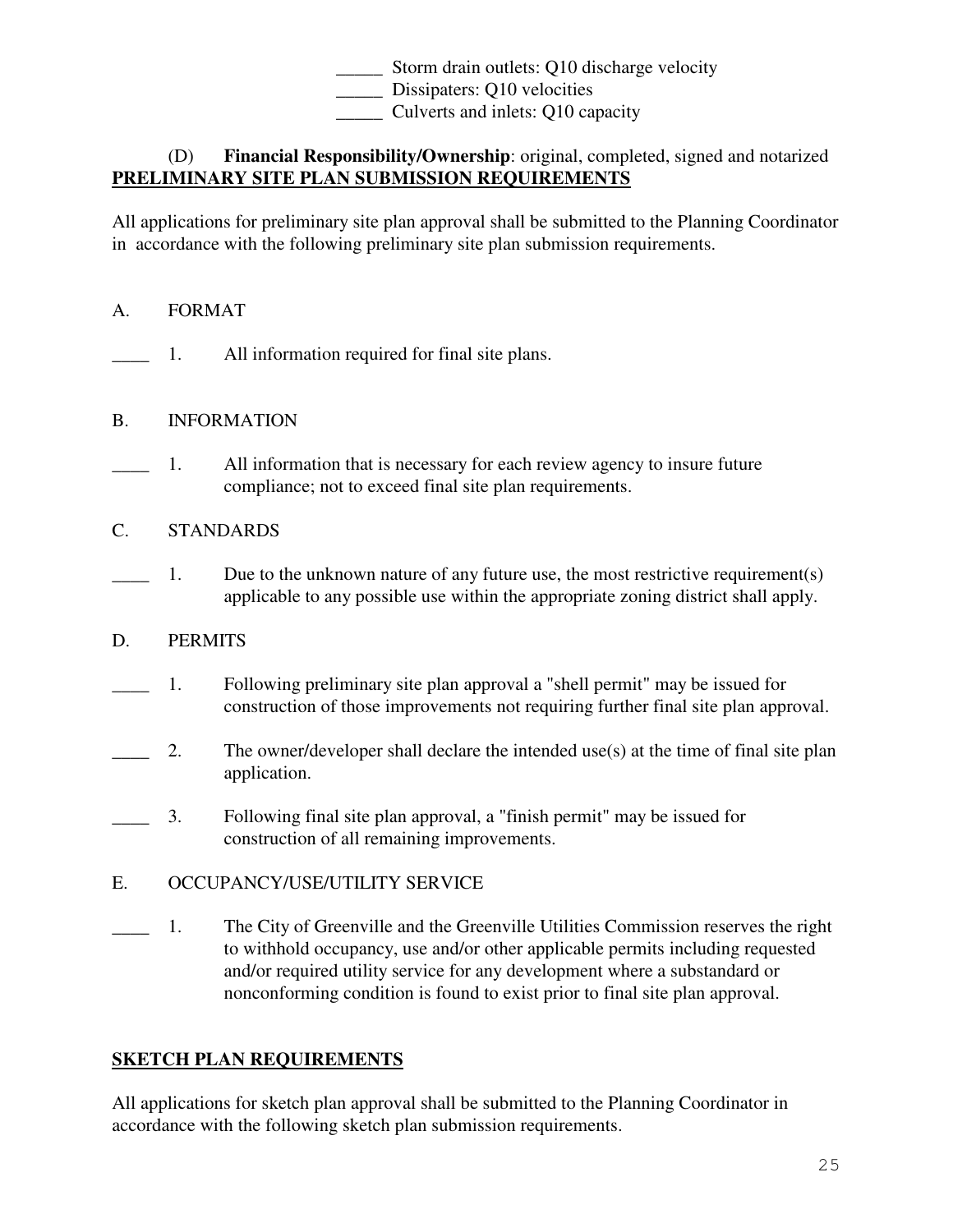## Either A and C or B and C

- A. FORMAT (Subdivision Map Available)
- 1. Photo copy of lot.
- $\frac{1}{2}$  2. Copies two (2) paper.
- 3. Prepared by the property owner, building contractor, land surveyor, professional engineer, architect or landscape architect.
- B. FORMAT (No Subdivision Map Available)
- 1. Scale of  $1" = 30'$  or larger.
- 2. Drawn in ink or pencil and reproducible.
- 3. Size shall be a minimum of  $8.2$ " x  $11$ " and a maximum of  $30$ " x  $42$ ".
- \_\_\_\_ 4. Prepared by the property owner, building or paving contractor, land surveyor, professional engineer, architect, or landscape architect.
- 5. Copies two (2) paper.
- C. INFORMATION
- \_\_\_\_ 1. Name and telephone number of the land owner(s) or developer.
- \_\_\_\_ 2. Name and telephone number of the person/firm preparing the plan.
- **EXECUTE:** 3. Scale denoted numerically.
- 4. Property boundary lines and dimensions, street width, catch basin/drop inlet locations, easements, etc.
- 5. Location of proposed building (i.e. staking plan) or building envelope including proposed setbacks.
- \_\_\_\_ 6. Location and dimension of proposed driveway(s). Also include adjacent and opposite drives.
- \_\_\_\_ 7. Location and dimension of proposed driveway and/or garage or carport parking areas.
- \_\_\_\_ 8. Surface material for driveway.

Note: Where a common parking area is proposed for two (2) or more units a parking lot plan shall be submitted for final site plan review.